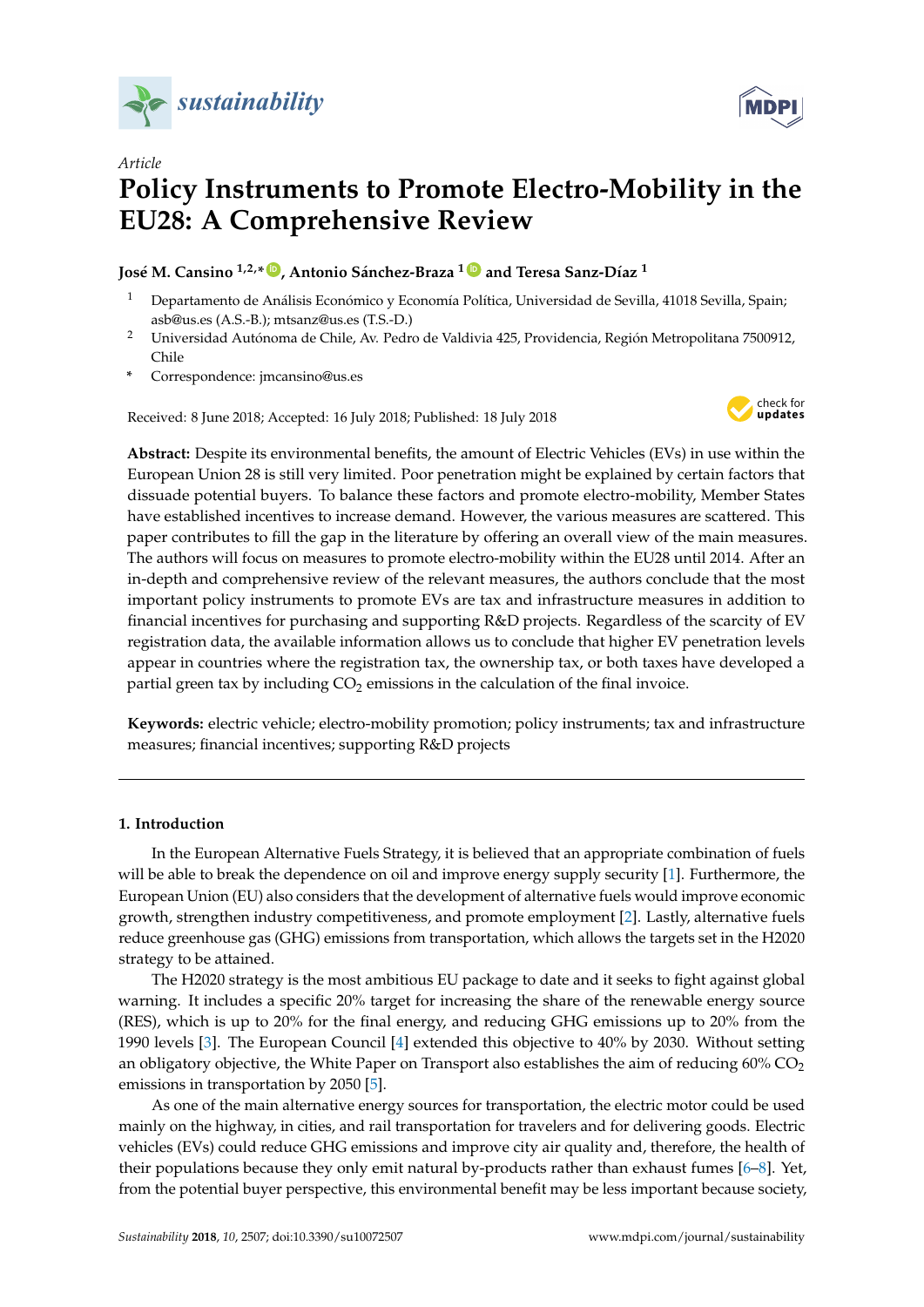by nature, is individual and hedonic [\[9\]](#page-22-3). There is critical research on this environmental benefit. In this sense, Perujo and Ciuffo [\[10\]](#page-22-4) observe that EVs can really represent a realistic alternative both in terms of the electric grid available capacity and  $CO<sub>2</sub>$  emissions reduction. It could heavily impact the daily requested electric power. Moreover, Camus et al. [\[11\]](#page-22-5) study different scenarios for EVs penetration and charging profiles and concluded for a strong EVs penetration scenario that local emissions (CO,  $NO<sub>x</sub>$ , HC, and PM) decreased to 10% by the replacement of light duty Internal Combustion Engine Vehicles by EVs, but were replaced by 8% local emissions increase from electricity generation ( $NO<sub>x</sub>$ , SO2) when providing the extra energy for EVs recharging.

Despite the environmental benefits, the number of EVs in use is still very limited. In 2013, there were 123,188 EVs registered, which represents 1.1% of the total number of vehicles registered that year in EU28, which was a total of 10,801,973 vehicles [\[12\]](#page-22-6). The limited share of EVs is also present in the US [\[13\]](#page-22-7) as well as in China and Japan [\[14\]](#page-22-8).

Poor penetration might be explained by a number of different factors that dissuade potential buyers, which was reviewed by Coffman et al. [\[15\]](#page-22-9) and the study by Sierzchula et al. [\[16\]](#page-22-10). Coffman et al. [\[15\]](#page-22-9) group these factors into internal, external, and applied policies. In the first group, there is a higher initial investment [\[17](#page-22-11)[–19\]](#page-22-12), an extended recharging time, and a limited range [\[20\]](#page-22-13). Second, Coffman et al. [\[15\]](#page-22-9) include relative fuel prices [\[16\]](#page-22-10) and the characteristics of potential consumers, but the literature is inconclusive. The availability of charging stations is also important, which Sierzchula et al. [\[16\]](#page-22-10) note as one of the most influential factors in the decision to purchase an EV, and public visibility/social norms. In the latter group, Coffman et al. [\[15\]](#page-22-9) includes financial and non-financial incentives, public support for the construction of recharging infrastructure, and awareness-raising.

To balance these factors and promote electro-mobility, Member States (MSs) have established incentives to increase the demand. Like other, low carbon energy strategies, market penetration speed could be increased by public policies [\[21–](#page-22-14)[23\]](#page-22-15).

Often, the various measures appear scattered and they are not shown as a whole. As a consequence, research is needed but not only oriented to review measures in. It is also needed for analyzing national incentive frameworks to group measures in homogeneous sets and allow for the comparison between countries. In this paper, the research process implied feed-back between national authorities and coauthors before addressing measures in the right set. The aim of this paper is to fill the gap in the literature by offering an overall view of the main measures. This study will focus on measures up to 2014 to promote electro-mobility by using Plug-in EVs in the EU28. The end of the period under analysis coincides with Directive 2014/94/UE on alternative fuel deployment. Due to the lack of data on registered cars in EU after 2012, Directive 2014/94/UE constitutes a relevant milestone for further analysis when data is available. The Plug-in EV category includes the following list: Pure EVs or Battery EVs (BEVs), Extended-Range EVs (EREVs), and Plug-In Hybrid EVs (PHEVs). Hannan et al. [\[6\]](#page-22-1) offer a recent and useful review of these alternative vehicles. In general, we refer to them as EVs. Nonetheless, many of the promotional measures presented in this paper also apply to other low carbon-emissions vehicles.

This paper is organized as follows. After this introduction, Section [2](#page-1-0) analyzes the public policies applied to promote the acquisition of EVs such as taxes, measures to develop the recharge point infrastructure, the main financial incentives, the measures supporting R&D projects, and the actions aimed at improving consumer perception. In Section [3,](#page-17-0) the major findings in light of the relevant data available are discussed before drawing conclusions in Section [4.](#page-20-0)

### <span id="page-1-0"></span>**2. Public Policies Applied to Promote the Acquisition of EVs**

After an in-depth and comprehensive review of the relevant measures, the most important ones include tax measures, those oriented toward infrastructure, financial incentives for the purchase support of Research and Development (R&D) projects, and projects enhancing consumer perception.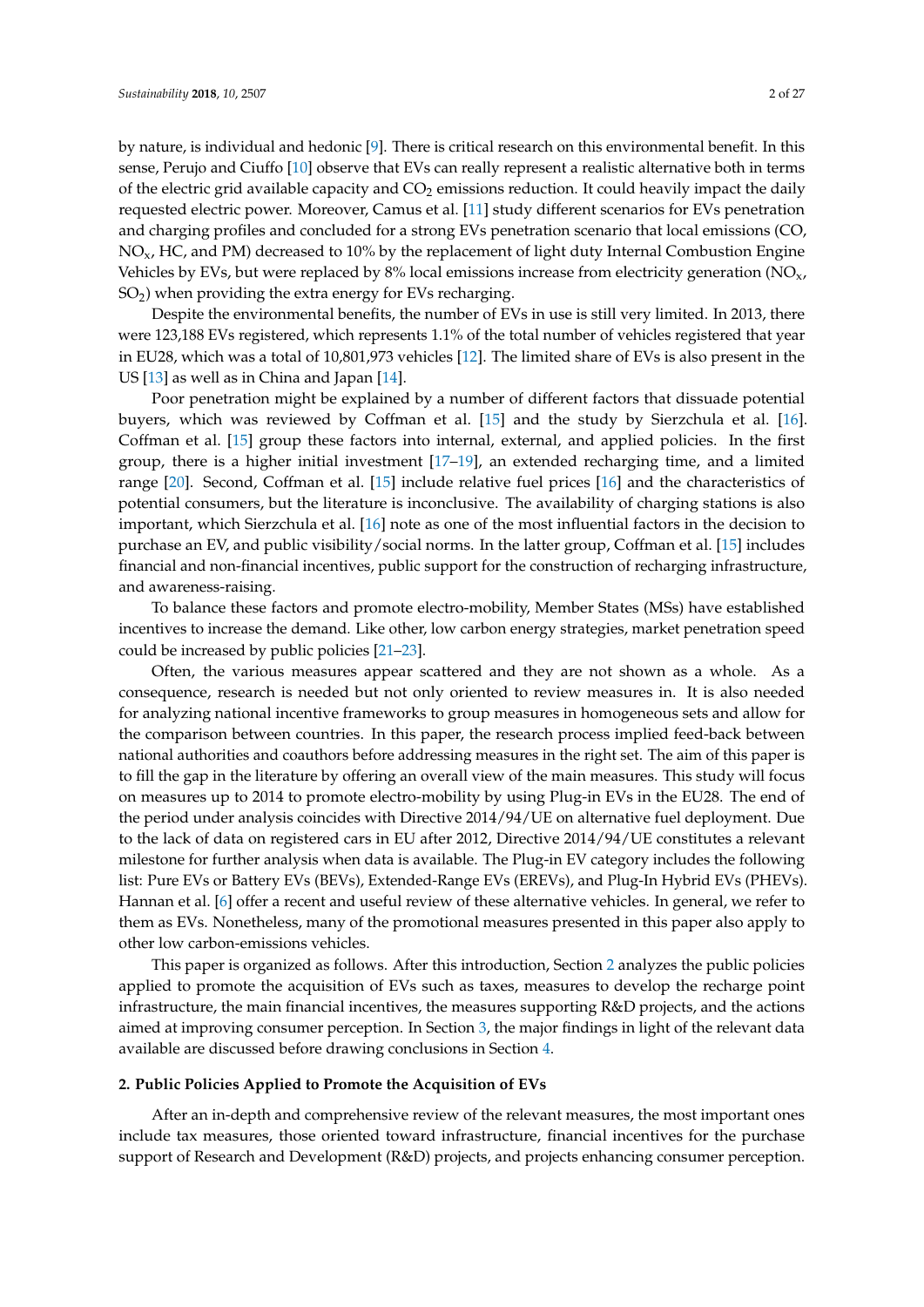All of them focus on correcting external and internal factors, which is pointed out by Coffman et al. [\[15\]](#page-22-9). Therefore, they fall within the third group of factors mentioned above: the policies applied, which are classified according to Table [1.](#page-2-0)

<span id="page-2-0"></span>

|                                              | <b>Applied Public Policies [15]</b> | Measures Implemented in the EU         |  |  |
|----------------------------------------------|-------------------------------------|----------------------------------------|--|--|
| Incentives                                   | Financial                           | Tax<br>Aids/subsidies                  |  |  |
|                                              | Non-financial                       | Other benefits to EVs owner            |  |  |
| Public support for recharging infrastructure |                                     | Public or subsidized recharge points   |  |  |
| Sensitization of the population              |                                     | Awareness Campaigns<br>Support for R&D |  |  |
| $C = D - 1 - (1 - 1 - 1)C + C - C + C = 1$   |                                     |                                        |  |  |

| Table 1. Classification of measures analyzed in the EU. |  |
|---------------------------------------------------------|--|
|---------------------------------------------------------|--|

Source: Based on the classification of Coffman et al. [\[15\]](#page-22-9).

# *2.1. Financial Incentives: Tax Measures*

Based on the amount collected, the most important taxes in the EU are the value-added tax (VAT), registration fees, and the vehicle ownership tax. The first of these is not significant in this paper because no Member State (MS) has established a reduced VAT when purchasing EVs. Therefore, common rates are applied and the tax rates range from 15% in Luxembourg to 27% in Hungary. This section focuses on registration fees and ownership taxes. Some measures include personal income tax and corporate tax, which are also referred to in this paper.

## 2.1.1. Registration Fees

Registration fees work as a special tax on motor vehicles applied to the first and initial registration. It includes two types of taxes, which are the registration tax and the license tax. Both are paid when the vehicle is first registered although they involve a variety of concepts.

License fees are administrative fees. The purpose of these fees is to offset the administrative costs of the registration process. It is a fixed amount, which normally does not depend on technical or environmental parameters. However, in the cases of Cyprus and France, reductions do exist.

Cyprus applies a 15% discount for those which emit less than 150 g of  $CO<sub>2</sub>$  per Km [\[24–](#page-22-16)[26\]](#page-23-0). In France, individual regions are allowed to establish a total or 50% exemption of the EV license fee.

Yet, the registration tax seeks to levy the purchasing power shown in the acquisition. The amount depends on the vehicle's value and technical specifications. Table [2](#page-2-1) provides detailed information about the parameters that influence the amount of the registration fee in each MS.

<span id="page-2-1"></span>

| Countries      | No Registration Tax | Emissions | <b>Environmental Standards</b> | <b>Others</b> |
|----------------|---------------------|-----------|--------------------------------|---------------|
| Austria        |                     |           |                                |               |
| Belgium        |                     |           |                                | ♦             |
| Bulgaria       |                     |           |                                |               |
| Croatia        |                     |           |                                |               |
| Cyprus         |                     |           |                                |               |
| Czech Republic |                     |           |                                |               |
| Denmark        |                     |           |                                |               |
| Estonia        |                     |           |                                |               |
| Finland        |                     |           |                                |               |
| France         |                     |           |                                |               |
| Germany        |                     |           |                                |               |
| Greece         |                     |           |                                |               |
|                |                     |           |                                |               |

**Table 2.** Determinants of registrations taxes in each MS of EU28.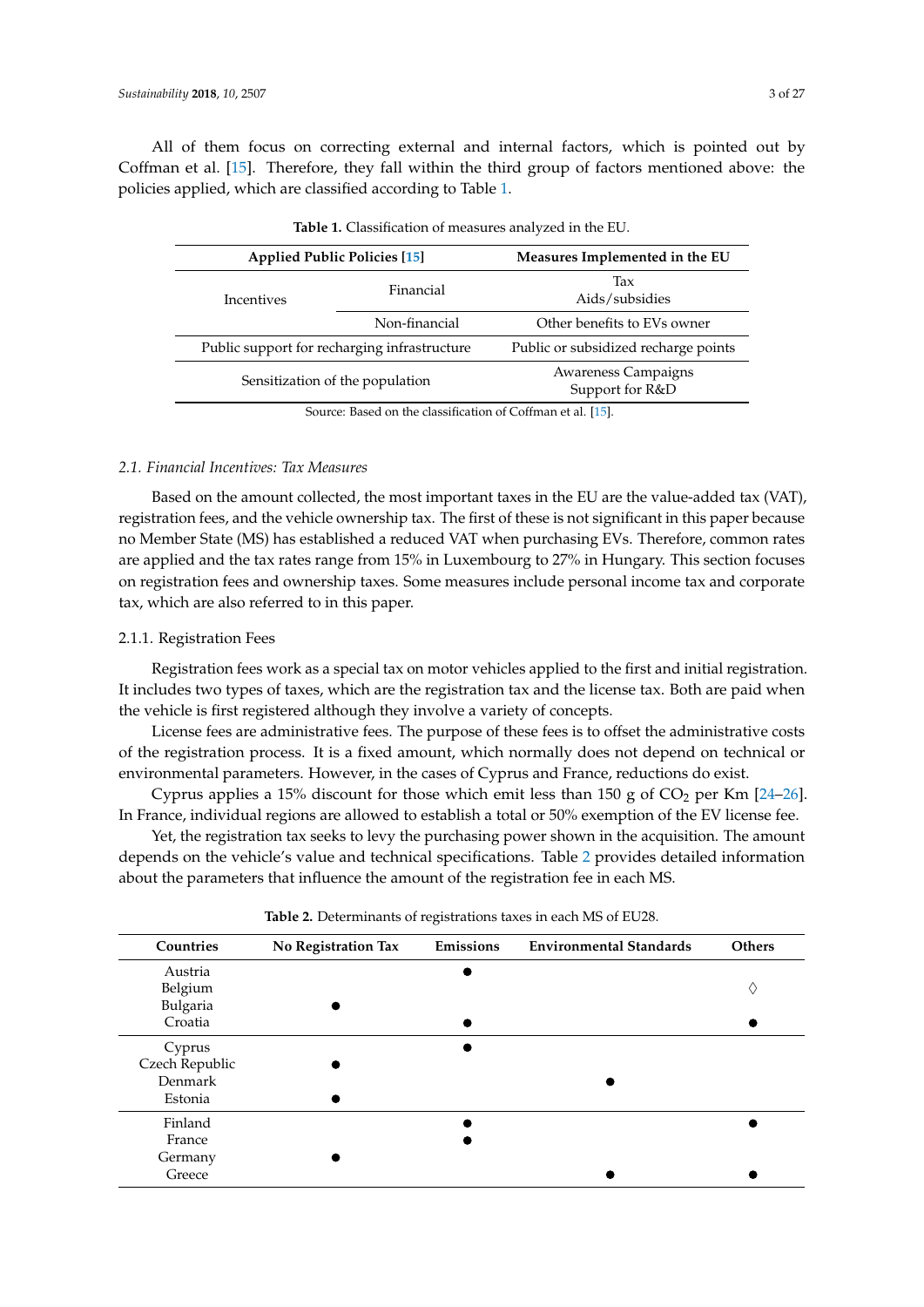| Countries       | No Registration Tax | Emissions | <b>Environmental Standards</b> | Others |
|-----------------|---------------------|-----------|--------------------------------|--------|
| Hungary         |                     |           |                                |        |
| Ireland         |                     |           |                                |        |
| Italy           |                     |           |                                |        |
| Latvia          |                     |           |                                |        |
| Lithuania       |                     |           |                                |        |
| Luxembourg      |                     |           |                                |        |
| Malta           |                     |           |                                |        |
| Netherlands     |                     |           |                                |        |
| Poland          |                     |           |                                |        |
| Portugal        |                     |           |                                |        |
| Romania         |                     |           |                                |        |
| Slovak Republic |                     |           |                                |        |
| Slovenia        |                     |           |                                |        |
| Spain           |                     |           |                                |        |
| Sweden          |                     |           |                                |        |
| United Kingdom  |                     |           |                                |        |

**Table 2.** *Cont.*

Source: [\[26\]](#page-23-0). Note: Diamonds in the last column indicate that this tax do not consider any environmental characteristics. Black dots in the same column indicate the tax included in the environmental parameters.

Table [2](#page-2-1) shows that eight MSs do not apply a registration tax. These countries include 35.1% of the EU population. Four of the countries (the diamonds in Table [2\)](#page-2-1) that have established this tax do not consider any environmental characteristics. The other sixteen countries use certain environmental parameters.

Seven out of the 20 MSs that have established registration taxes include a tax credit for the registration of EVs. The detail is shown in the third column of Table [3.](#page-4-0) In those MSs, EVs enjoy full exemption.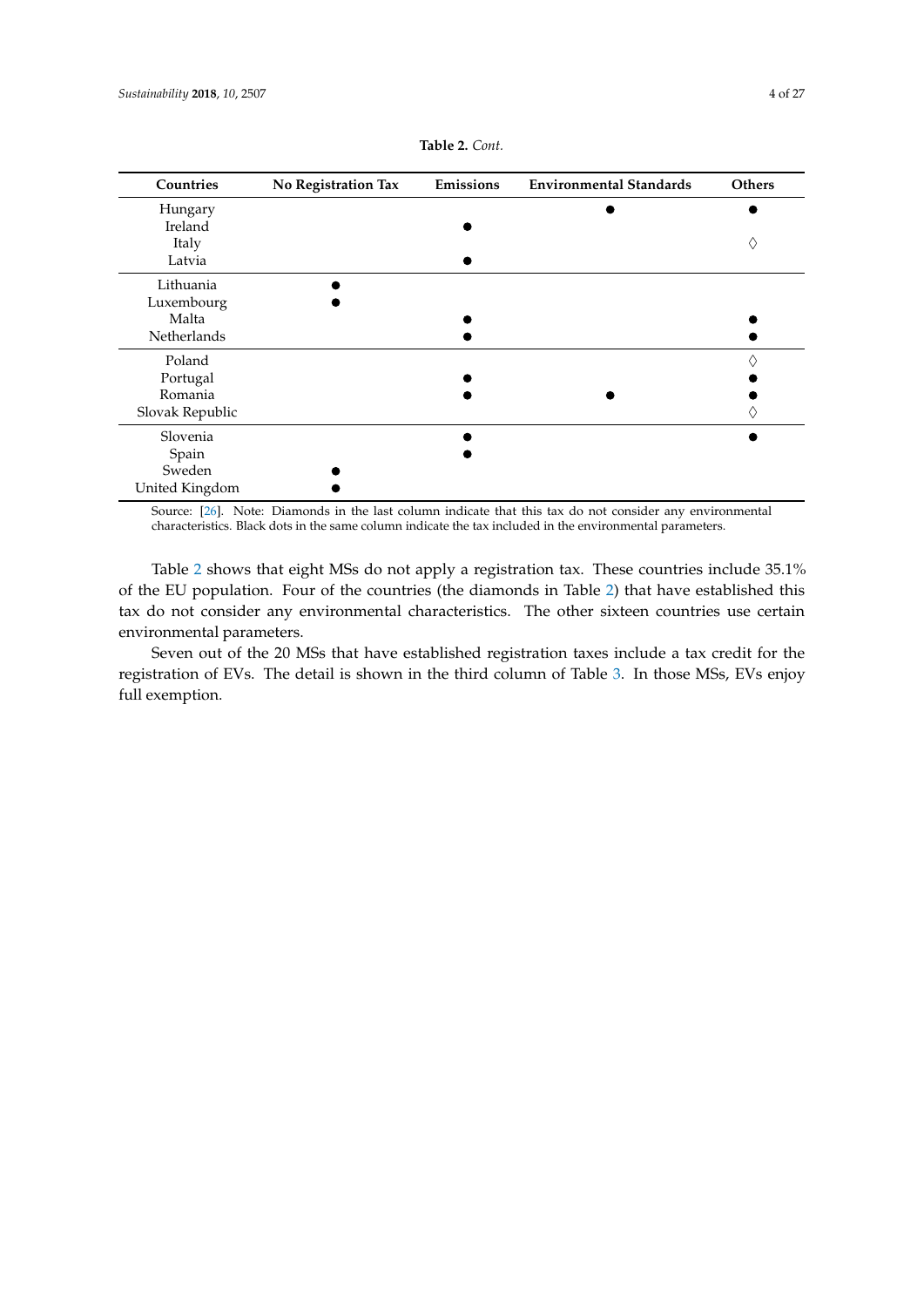<span id="page-4-0"></span>

| Countries      | <b>Registration Fee</b>                                                    | <b>Registration Tax</b>                                                  | Vehicle Ownership Tax                                                              |                                                                                                                               |
|----------------|----------------------------------------------------------------------------|--------------------------------------------------------------------------|------------------------------------------------------------------------------------|-------------------------------------------------------------------------------------------------------------------------------|
|                |                                                                            |                                                                          | Private                                                                            | Commercial                                                                                                                    |
| Austria        |                                                                            | BEVs are exempt. Hybrids have<br>an allowance of €600                    | EVs are totally exempt                                                             |                                                                                                                               |
| Belgium        |                                                                            | Individual regions may<br>establish environmental bonus<br>and penalties | EVs pay a minimum amount                                                           |                                                                                                                               |
| Bulgaria       |                                                                            |                                                                          | Based on the horsepower and vehicle age [24]                                       | There is a time-based vignette system in<br>place for passenger cars and heavy-duty<br>vehicles [27,28]                       |
| Croatia        |                                                                            | No tax credit                                                            | Based on vehicle age                                                               |                                                                                                                               |
| Cyprus         | 15% discount for those<br>who emit less than 150 g<br>of $CO2/Km$          | Exempt for those who emit less<br>than 120 g of $CO2/Km$                 | EVs do not pay                                                                     |                                                                                                                               |
| Czech Republic |                                                                            |                                                                          |                                                                                    | Only applied to commercial vehicles and<br>BEVs and hybrids are exempt                                                        |
| Denmark        |                                                                            | BEVs had a limited exemption<br>from 2010 [29] until 2015                | Tax according to fuel consumption                                                  | Tax according to fuel consumption                                                                                             |
| Finland        |                                                                            | BEVs pay the minimum                                                     | Amount varies between $£20$ and $£605$ ,<br>according grams of $CO2$ [30]          |                                                                                                                               |
| France         | Individual regions are<br>allowed to establish a total<br>or 50% exemption | Exempt those who emit less 130<br>$g \text{ of } CO_2/Km$                | Vehicles that emit more than a 190 $g/km$ pay<br>€160 fee                          | BEVs are exempt, but hybrids enjoy an<br>exemption for 2 years if they emit less<br>than $110 g/km$ (for passengers vehicles) |
| Germany        |                                                                            |                                                                          | EVs are exempts for ten years                                                      | After 10 years of total exemption, there is<br>a 50% reduction (for passengers vehicles)                                      |
| Greece         |                                                                            | Commercial EVs are exempt                                                | Vehicles emitting less than $100 g/km$ are<br>exempts                              |                                                                                                                               |
| Hungary        |                                                                            | BEVs are exempt. Hybrids pay<br>only $€247$                              | Based on vehicle age, EVs are completely<br>exempt                                 |                                                                                                                               |
| Ireland        |                                                                            | BEVs are exempts. A limit of up<br>to €2500 rebate for PHEVs<br>[26, 31] | Zero emissions vehicles only pay €120 each<br>year, €50 less than the next stretch |                                                                                                                               |

# **Table 3.** Tax credit in tax measures of EVs.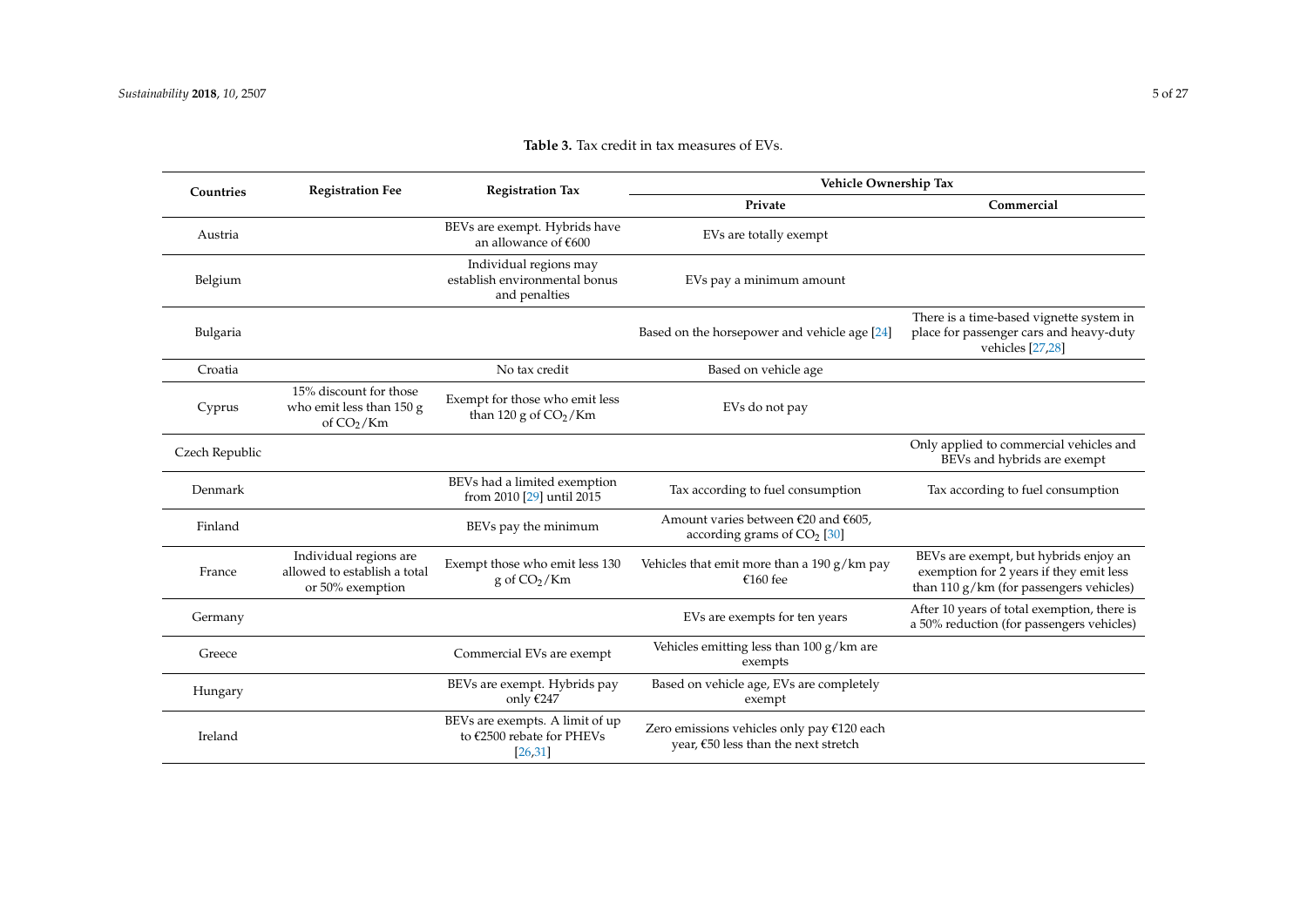| Countries       | <b>Registration Fee</b> | <b>Registration Tax</b>                                                                   | Vehicle Ownership Tax                                                                                                                                                                                              |                                                                                                                                                                |  |  |
|-----------------|-------------------------|-------------------------------------------------------------------------------------------|--------------------------------------------------------------------------------------------------------------------------------------------------------------------------------------------------------------------|----------------------------------------------------------------------------------------------------------------------------------------------------------------|--|--|
|                 |                         |                                                                                           | Private                                                                                                                                                                                                            | Commercial                                                                                                                                                     |  |  |
| Italy           |                         | Individual regions may<br>establish environmental bonus<br>and penalties                  | EVs are exempt for the first five registration<br>years and an exemption of 75% is given<br>afterwards (According to regions)                                                                                      | EVs: there are no ownership tax for the<br>first five registration years of a vehicle<br>and an exemption of 75% is given<br>afterwards (according to regions) |  |  |
| Latvia          |                         | BEVs are exempt                                                                           | Based on vehicle age                                                                                                                                                                                               |                                                                                                                                                                |  |  |
| Malta           |                         | No tax credit                                                                             | Based on vehicle age                                                                                                                                                                                               |                                                                                                                                                                |  |  |
| Netherlands     |                         | Exempt those who emit less 88<br>for petrol and 85 for diesel g of<br>CO <sub>2</sub> /Km | Vehicles emitting less than $50 g/km$ are<br>exempts (until 2015)                                                                                                                                                  |                                                                                                                                                                |  |  |
| Poland          |                         | No tax credit                                                                             |                                                                                                                                                                                                                    |                                                                                                                                                                |  |  |
| Portugal        |                         | No tax credit                                                                             | Based on vehicle age and emissions                                                                                                                                                                                 |                                                                                                                                                                |  |  |
| Romania         |                         | All EVs are tax exempt                                                                    |                                                                                                                                                                                                                    |                                                                                                                                                                |  |  |
| Slovak Republic |                         | No tax credit                                                                             |                                                                                                                                                                                                                    |                                                                                                                                                                |  |  |
| Slovenia        |                         | No tax credit                                                                             |                                                                                                                                                                                                                    |                                                                                                                                                                |  |  |
| Spain           |                         | Exempt among those who emit<br>less 120 g of $CO2/Km$                                     | Town halls have the authority to establish<br>environmental deductions up to 75%                                                                                                                                   |                                                                                                                                                                |  |  |
| Sweden          |                         |                                                                                           | Hybrids and BEVs are exempts for five years if<br>EVs up to 3500 Kgs are exempt for 5<br>$CO2$ -emissions and energy consumption are<br>years; hybrid buses pay only €115<br>under 120 g/km and 37 kw/h per 100 km |                                                                                                                                                                |  |  |
| United Kingdom  |                         |                                                                                           | Vehicles emitting less than $100 g/km$ are<br>exempts                                                                                                                                                              |                                                                                                                                                                |  |  |

# **Table 3.** *Cont.*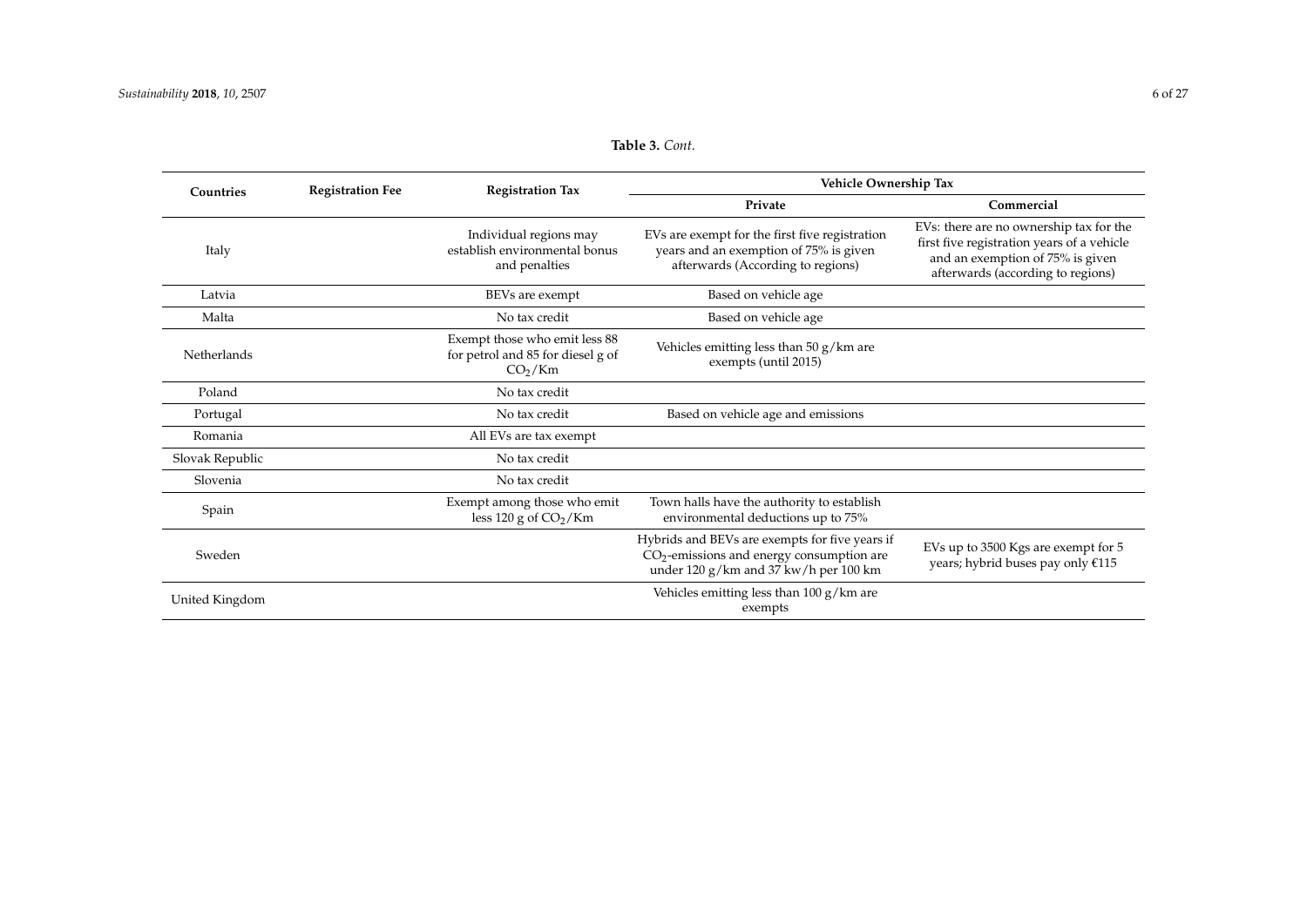In Cyprus, France, the Netherlands and Spain, EVs pay no registration tax. These MSs account for 25% of the EU28 population and almost 40% of the 20 MSs' population that levy this tax.

In Belgium, registration taxes are defined by each region while the federal government also establishes measures that favor environmentally-friendly vehicles through the same tax [\[32\]](#page-23-7). Flanders and Wallonia use the registration tax to reduce vehicle  $CO<sub>2</sub>$ -emissions (these two regions account for almost 90% of the Belgian population [\[33\]](#page-23-8)). In March 2012, the Flemish Authorities modified the registration tax applied to green cars. The current tax is based on the type of fuel used, the level of  $CO<sub>2</sub>$  emissions, the Euro norm, and age. Cars that emit less than 81 g  $CO<sub>2</sub>/km$  receive a premium of €500 to €3500. For cars emitting more than 146 g CO<sub>2</sub>/km, an Ecomalus of up to €2500 applies. Yet, in the Brussels-Capital region, the registration tax is only based on horsepower and age [\[34\]](#page-23-9). Financial assistance with a maximum of €5000 has, nevertheless, been established for commercial vehicles.

In the case of Italy, provinces may establish a maximum surcharge of 30% for registration tax. Therefore, almost all of the provinces have established that maximum and only six have levied a lower surcharge for EVs, which accounts for little more than 4% of the country's population [\[33\]](#page-23-8).

#### 2.1.2. Vehicle Ownership Tax

The vehicle ownership tax is a local tax. This tax levies the ownership of mechanically-driven vehicles suitable for driving on public roads. It must be paid periodically by the vehicle owner. The amount depends on technical parameters and other aspects such as environmental impact, consumption, or business use. Table [4](#page-7-0) shows the parameters considered, respectively, when taxing vehicle ownership for private and commercial purposes in the EU28.

In the Czech Republic, Estonia, Lithuania, and Poland, private vehicles are not levied by this tax. Eleven out of the remaining MSs only consider technical parameters. Therefore, only 13 MSs include some type of environmental parameter.

Age is used in Bulgaria, Croatia, Hungary, Italy, Latvia, and Malta. Paradoxically, despite older vehicles possibly having a greater environmental impact, only in Malta does the levy increase accordingly as the vehicle ages. Consequently, this discourages fleet renewal.

As far as we know, 25 MSs have established taxes for commercial vehicles. These countries include almost 99% of the EU28 population. Furthermore, these taxes depend mainly on technical characteristics such as weight, the number of axles, and the type of suspension. Only six countries include some type of environmental parameter (see Table [4\)](#page-7-0).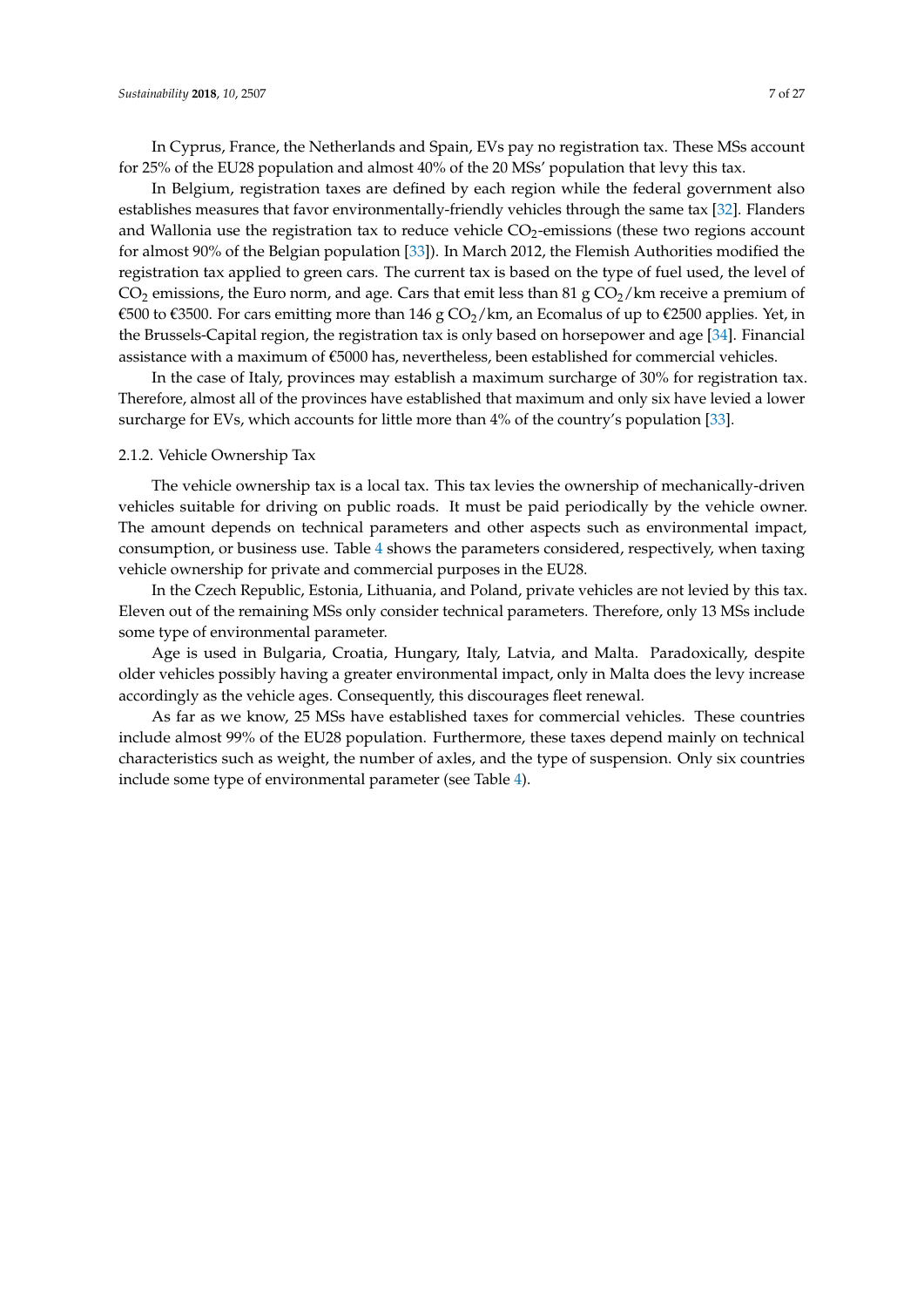| Countries       |         | No Registration Tax |         | Emissions  |         | <b>Environmental Standards</b> |         | Others     |
|-----------------|---------|---------------------|---------|------------|---------|--------------------------------|---------|------------|
|                 | Private | Commercial          | Private | Commercial | Private | Commercial                     | Private | Commercial |
| Austria         |         |                     |         |            |         |                                | ♦       | ♦          |
| Belgium         |         |                     |         |            |         |                                | ♦       | ♦          |
| Bulgaria        |         |                     |         |            |         |                                | ♦       |            |
| Croatia         |         |                     |         |            |         |                                | ♦       |            |
| Cyprus          |         |                     |         |            |         |                                |         |            |
| Czech Republic  |         |                     |         |            |         |                                |         |            |
| Denmark         |         |                     |         |            |         |                                |         |            |
| Estonia         |         |                     |         |            |         |                                |         |            |
| Finland         |         |                     |         |            |         |                                |         | ♦          |
| France          |         |                     |         |            |         |                                |         |            |
| Germany         |         |                     |         |            |         |                                |         |            |
| Greece          |         |                     |         |            |         |                                |         |            |
| Hungary         |         |                     |         |            |         |                                | ♦       | ♦          |
| Ireland         |         |                     |         |            |         |                                |         |            |
| Italy           |         |                     |         |            |         |                                |         |            |
| Latvia          |         |                     |         |            |         |                                | ♦       | ♦          |
| Lithuania       |         |                     |         |            |         |                                |         | ♦          |
| Luxembourg      |         |                     |         |            |         |                                |         | ♦          |
| Malta           |         |                     |         |            |         |                                |         |            |
| Netherlands     |         |                     |         |            |         |                                |         | ♦          |
| Poland          |         |                     |         |            |         |                                |         | ♦          |
| Portugal        |         |                     |         |            |         |                                |         |            |
| Romania         |         |                     |         |            |         |                                |         |            |
| Slovak Republic |         |                     |         |            |         |                                | ♦       | ♦          |
| Slovenia        |         |                     |         |            |         |                                | ♦       | ♦          |
| Spain           |         |                     |         |            |         |                                |         |            |
| Sweden          |         |                     |         |            |         |                                |         |            |
| United          |         |                     |         |            |         |                                |         |            |
| Kingdom         |         |                     |         |            |         |                                |         |            |

**Table 4.** Determinants of taxes on vehicle's ownership in each MS of EU28.

<span id="page-7-0"></span>Source: [\[26\]](#page-23-5). Note: Diamonds in the last column indicate that this tax does not consider any environmental characteristics and black dots in the same column indicate the tax included environmental parameters.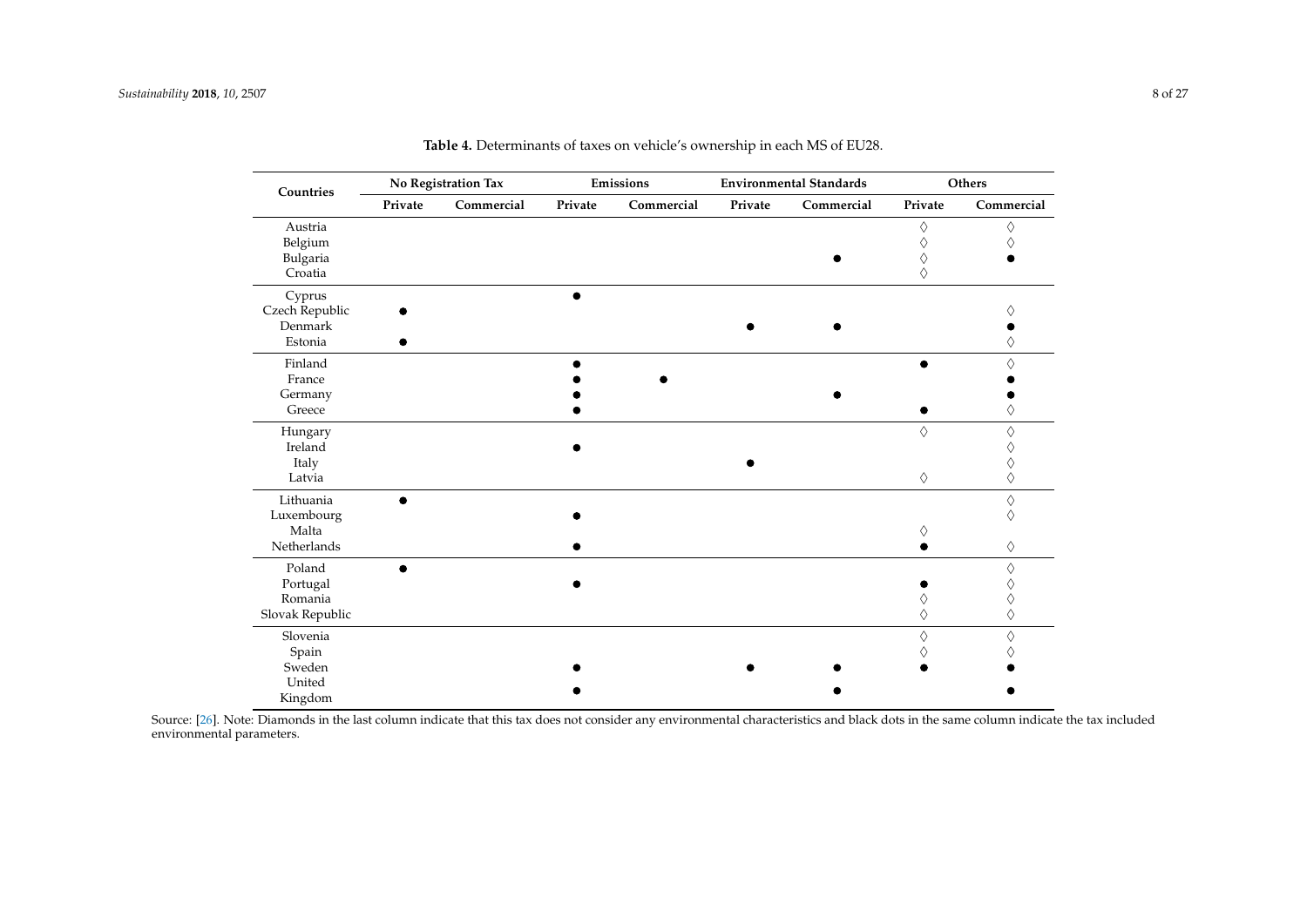## 2.1.3. Measures Included in Income Tax and in Corporate Tax

In addition to the measures included in the registration tax and the tax on vehicle ownership, there are other measures affecting other taxes. The most relevant taxes to be considered are the income tax and the corporate tax.

Two types of incentives are included in the income tax. The first incentive, in the case of an employee receiving a company car, is that its value (total or partial) must be incorporated into the taxable base as a part of income. Second (Incentive 2 in Table [5\)](#page-8-0), the purchase of an EV may produce a deduction in the tax. This is the case in Portugal, Belgium, the UK, the Netherlands, Sweden, and Germany.

With regard to Incentive 1, it is also necessary to consider that the private use of a corporate vehicle involves an income that depends on the value of the vehicle. Four countries have total (UK) or partial (the Netherlands, Sweden, and Germany) exemptions.

Some countries also have established tax measures for the corporate tax. Belgium and Portugal are two examples (see the last column of Table [5\)](#page-8-0).

<span id="page-8-0"></span>

| Countries   | <b>Income Tax</b>                                                           | Corporate Tax                                                                                                                                                                                                                                                                                                                       |                                                                                                                                  |
|-------------|-----------------------------------------------------------------------------|-------------------------------------------------------------------------------------------------------------------------------------------------------------------------------------------------------------------------------------------------------------------------------------------------------------------------------------|----------------------------------------------------------------------------------------------------------------------------------|
|             | Incentive 1                                                                 | Incentive 2                                                                                                                                                                                                                                                                                                                         |                                                                                                                                  |
| Belgium     | Until 2015, this income was<br>exempt for EVS.                              | Reduction of 15% up to $€4940$ .<br>Brussels Regions has established a<br>subsidy of up to €5000 for the<br>acquisition of BEVs and hybrids<br>commercial.<br>BEVs only are subjected to the<br>minimum tax solidarity contribution,<br>an extra fee that must be paid for<br>commercial vehicles utilized for<br>private use [32]. | Subsidizes the 20% of the<br>extra cost involving the<br>purchase of EVs and<br>charging point<br>installation up to<br>€14,375. |
| Germany     | Have an adjustment method to<br>offset the higher value of EVs.             |                                                                                                                                                                                                                                                                                                                                     |                                                                                                                                  |
| Netherlands | Reduction percentage depends<br>on emissions. EVs pay 4%<br>instead of 25%. |                                                                                                                                                                                                                                                                                                                                     |                                                                                                                                  |
| Portugal    |                                                                             | Decreasing of 30%, with a limit of up<br>to €796. There is an additional<br>incentive of $\text{\textsterling}5000$ for a scrapped car.                                                                                                                                                                                             | There is a deduction of<br>50% of the purchasing<br>price in corporate tax if<br>an old vehicle is<br>scrapped.                  |
| Sweden      | Reduced by 40%.                                                             |                                                                                                                                                                                                                                                                                                                                     |                                                                                                                                  |

#### **Table 5.** Tax credit in tax measures of EVs (II).

# *2.2. Financial Incentives: Aids and Other Measures*

The use of financial incentives is less extended than previous political instruments but it is the most visible type of incentive for the EV purchase credit. Twelve MSs carried out remarkable initiatives, which is presented in Table [6.](#page-9-0) Most of these countries have opted for direct aid, which is shown in column 1. Nevertheless, some have combined this with other measures such as those detailed in the third column of Table [6.](#page-9-0)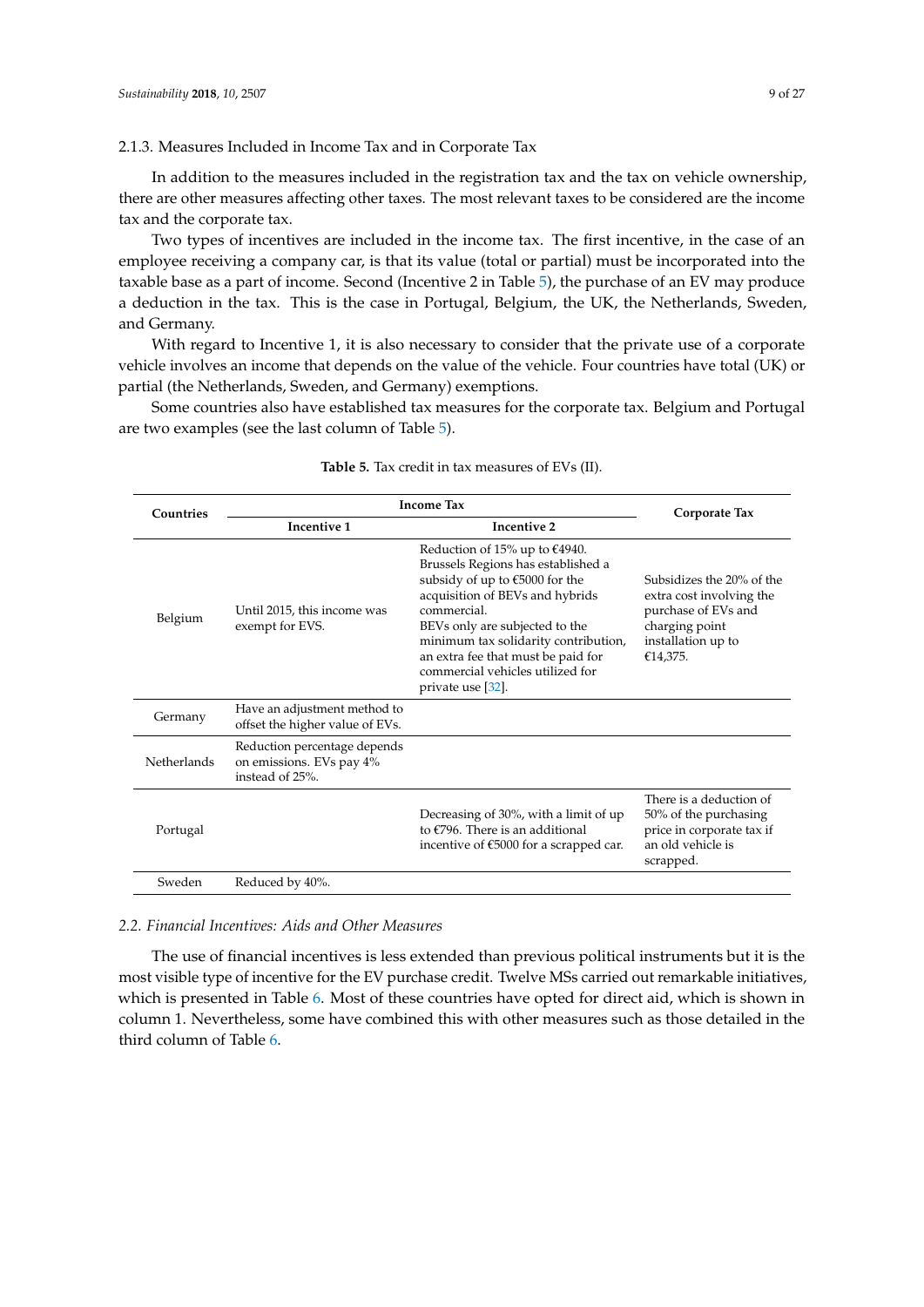<span id="page-9-0"></span>

| Countries  | <b>Direct Aids</b>                                                                                                                                                                                                                                                                                                                                                                              | <b>Other Measures</b>                                                                                                                                                                                                                                                                                                                                                                                                                                                                                                                                                               |
|------------|-------------------------------------------------------------------------------------------------------------------------------------------------------------------------------------------------------------------------------------------------------------------------------------------------------------------------------------------------------------------------------------------------|-------------------------------------------------------------------------------------------------------------------------------------------------------------------------------------------------------------------------------------------------------------------------------------------------------------------------------------------------------------------------------------------------------------------------------------------------------------------------------------------------------------------------------------------------------------------------------------|
| Austria    | 1. 2007–2013: 10,000 EVs were funded with €10.8 Mio., among them: 7778<br>E-Bikes, 566 E-Scooter/Motorcycles, 1118 E-Cars and light duty vehicles.<br>2. New funding flat rates for EVs are: E-Bikes, €400, E-Scooter €500, E-Car<br>€4000.                                                                                                                                                     | The 'klima:aktiv program' [35,36]: It included the traffic climate action<br>program for climate-friendly mobility that proffers integral aid in this field<br>to private companies, local associations, and communities.                                                                                                                                                                                                                                                                                                                                                           |
| Belgium    |                                                                                                                                                                                                                                                                                                                                                                                                 | 15% assessment of the environmental criteria on the score of the contract<br>adjudications. The goal that 50% of all public acquisition processes<br>correspond to sustainable procurements. In accordance with that, the<br>public contract adjudications have to be made based on an ecological score<br>system. A minimum eco-score for cars of 70/100 was established as<br>desirable share for the procurement of vehicles of public institutions from<br>2010 with the additional consideration that public vehicles having an<br>eco-score value below 50 should be avoided. |
| Bulgaria   | 1. There is a program with a global budget about $\epsilon$ 1.3 billion whose preference<br>is to reach the goal of incrementing the number of eco-friendly vehicles.<br>2. Project that finances the development of programs promoting the use of<br>renewable energy including procurement programs for EVs. These programs<br>can be financed with grants and loans up to 20% [37].          |                                                                                                                                                                                                                                                                                                                                                                                                                                                                                                                                                                                     |
| Cyprus     | 1. $£22,566$ as premium for the purchase of an EV. The limits were a maximum<br>bonus of $\epsilon$ 700 for the purchase of new EVs not exceeding the limit of 120 g/km<br>$CO2$ emissions and bonus of €1200 at max for the procurement of a hybrid EV.<br>2. There is a program of incentives for withdrawing an old vehicle from<br>circulation. Subsidies vary from $£257$ to $£1800$ [38]. |                                                                                                                                                                                                                                                                                                                                                                                                                                                                                                                                                                                     |
| France     | Purchasers obtain an incentive of $\epsilon$ 5000 when acquiring a car that does not<br>exceed 60 $g/km$ CO <sub>2</sub> emissions.                                                                                                                                                                                                                                                             | In 2011, the Environmental Ministry of France arranged the distribution of<br>50,000 EVs to about 20 public and private companies.                                                                                                                                                                                                                                                                                                                                                                                                                                                  |
| Ireland    | These actions provide investment support for the first 6000 EVs sold.                                                                                                                                                                                                                                                                                                                           | To implement these measures, the aid is supplied to selected EVs dealer,<br>which are responsible for providing the discounts to the final purchasers<br>of EVs.                                                                                                                                                                                                                                                                                                                                                                                                                    |
| Italy      | Vehicles emitting less than 50 g/km including BEVs and hybrids receive a<br>subsidy of 20% after tax (limit of €5000).                                                                                                                                                                                                                                                                          |                                                                                                                                                                                                                                                                                                                                                                                                                                                                                                                                                                                     |
| Luxembourg | BEVs and PHEVs, which emits less than 60 g/km, may receive a $€5000$ subsidy<br>in the procurement if the purchaser contracts a green electricity supply.                                                                                                                                                                                                                                       |                                                                                                                                                                                                                                                                                                                                                                                                                                                                                                                                                                                     |

**Table 6.** Financial Incentives applied in some countries of EU: direct aids and others measures.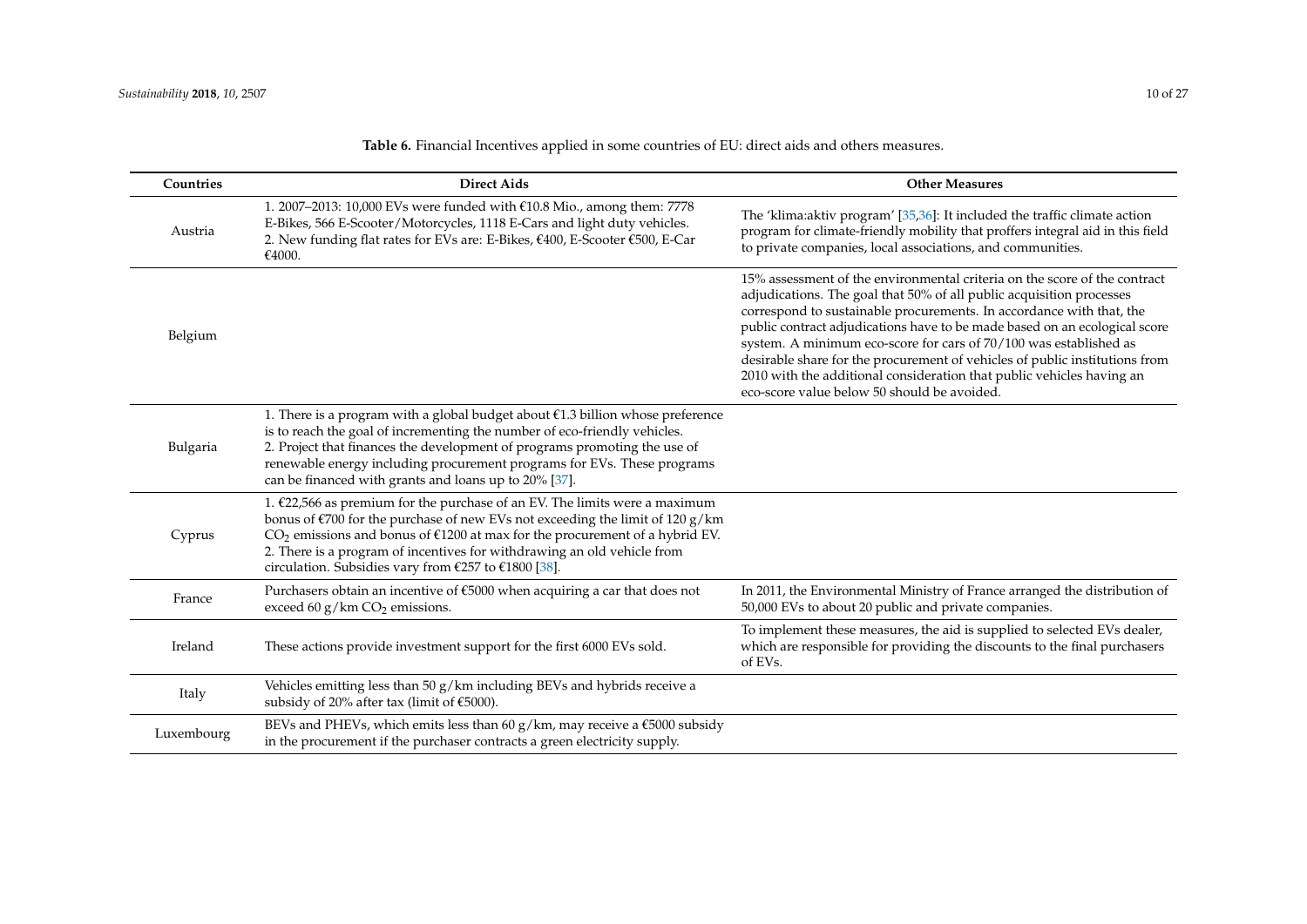| Countries       | <b>Direct Aids</b>                                                                                                                                                                                                                                                                                                                                                                                                                                                                      | <b>Other Measures</b>                                                                                                                                                                                                                                                                                                 |
|-----------------|-----------------------------------------------------------------------------------------------------------------------------------------------------------------------------------------------------------------------------------------------------------------------------------------------------------------------------------------------------------------------------------------------------------------------------------------------------------------------------------------|-----------------------------------------------------------------------------------------------------------------------------------------------------------------------------------------------------------------------------------------------------------------------------------------------------------------------|
| Portugal        | 1. 2008 and 2010: purchasers received a grant of €1000 if they substituted a<br>10-15 years old vehicle for a new one that does not exceed the limit of 130 $g/km$<br>$CO2$ emissions. This incentive amounts to the €1250 if the vehicle age was more<br>than 15 years.<br>2. From 2010, this grant was diminished to $\epsilon$ 750 or $\epsilon$ 1000, respectively.                                                                                                                 |                                                                                                                                                                                                                                                                                                                       |
| Slovak Republic | Public transportation benefited from this measures because it included the<br>purchase of new transportation equipment/vehicles for it. The funding volume<br>covers 85% of the investment maximum (FREE Governmental Program for<br>Competitiveness and Economic Growth (2007-2013)).                                                                                                                                                                                                  |                                                                                                                                                                                                                                                                                                                       |
| Spain           | 1. Local authorities offer investment support with incentives from $\text{\textsterling}2000$ to<br>€7000 for purchasing EVs and other low $CO2$ emissions cars.<br>2. For municipalities with 50,000 or more inhabitants (145 cities) a 20% subsidy<br>is applied for the purchase of EVs ( $\text{\textsterling}6000$ max/unit).<br>3. Incompatible with the specific grants for EVs included in the plan MOVELE<br>depending on the region of Spain. The amount could surpass €5500. | Since 2012, the government of Spain launched the PIVE Plan, which had<br>the objective to renew private and light commercial vehicles. With an<br>allocation of $£1120$ Mio, 1,185,000 vehicles were removed from circulation<br>and substituted for others, which, for the most part, emit less than<br>$120 g/km$ . |
| Sweden          | 1. Investment aid in 25% over extra cost, with maximum levels of $\epsilon$ 10,259.11 $\epsilon$<br>and $\text{\textsterling}5129.55 \text{ }\text{\textsterling}$ for the first 75 EVs and the next 1000 EVs sold, respectively.<br>2. An extra-bonus for low emission vehicles may be also applied since early<br>2012 with investment aid for an amount of up to $£4103.60$ [39-41].                                                                                                 | The taxable appraisal of the EVs is diminished by 40% when compared<br>with similar fossil fuel cars, with a limit on this diminution of<br>€1639.15 per year.                                                                                                                                                        |
| United Kingdom  | Since 2011, the purchase of a BEV or PHEV emitting less than 75 $g \text{CO}_2$ /km<br>receive a one-time bonus of 25% of the car (maximum of about $\epsilon$ 5600) [29,40,41].                                                                                                                                                                                                                                                                                                        |                                                                                                                                                                                                                                                                                                                       |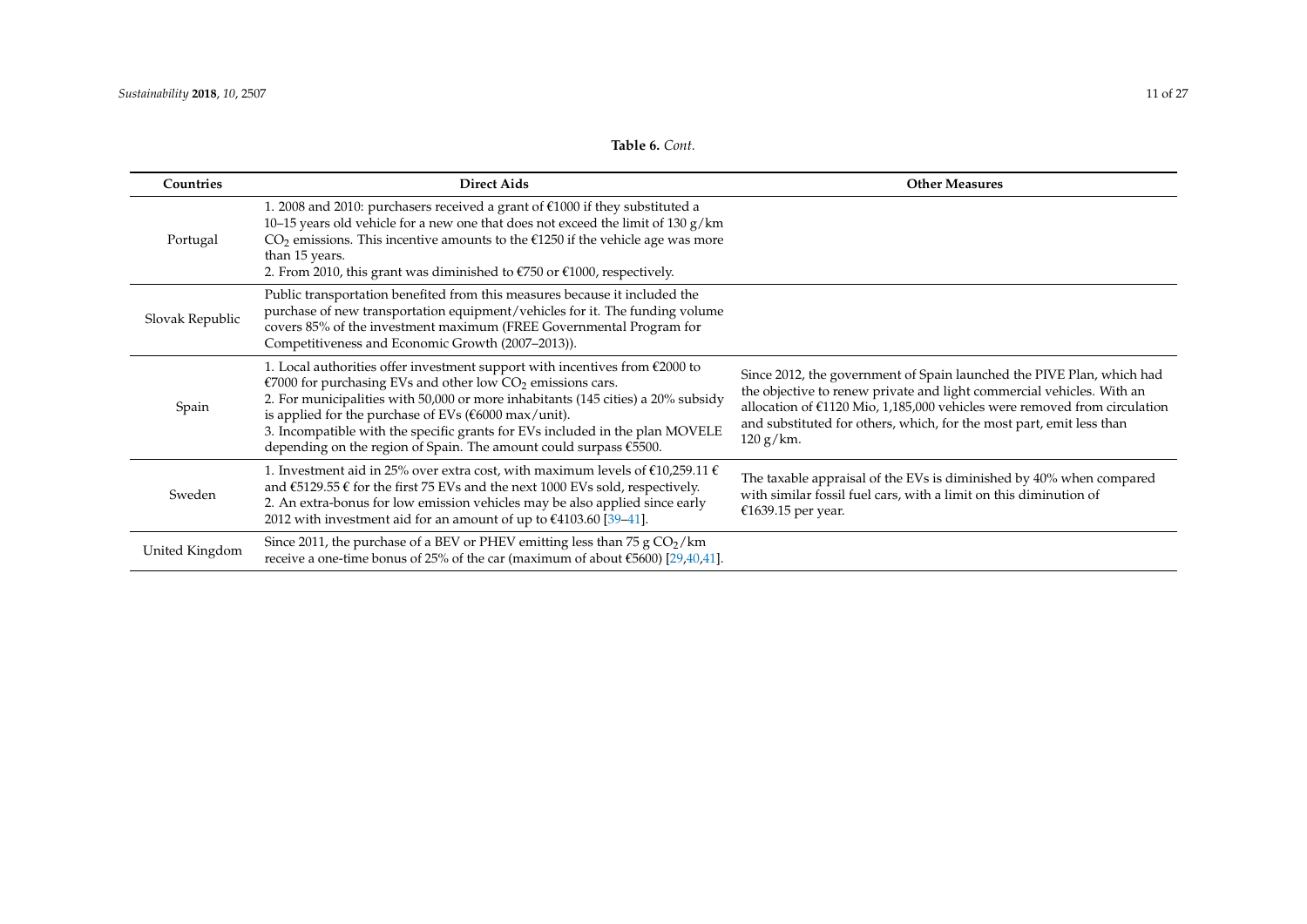## *2.3. Infrastructure*

Within the EU28, there are widespread measures to promote EVs, which prioritize infrastructure use. In this sense, Directive 2014/94/UE of the European Parliament and the Council [\[42\]](#page-24-2) on the deployment of alternative fuel infrastructure commits MSs to setting up sufficient charging points available to the public before 31 December, 2020. The aim of this directive is to facilitate circulation in densely populated areas especially in urban and suburban areas and networks determined by these MSs.

Malvik et al. [\[43\]](#page-24-3) list several policy measures to promote BEV infrastructure. These include free parking in publicly-owned parking areas, the development of certain charging infrastructures, access to bus lanes for high occupancy vehicles and no road toll, and more. The development of dynamic tariff systems may be added in order to minimize charging costs and prevent grid congestion [\[44\]](#page-24-4).

Table [7](#page-13-0) outlines some of the main infrastructure development measures implemented by eighteen countries to promote EVs.

Low Emission Zones in Holland are also being introduced in an effort to improve air quality in cities [\[45\]](#page-24-5). Column 5 of Table [7](#page-13-0) provides some examples of the largest urban areas in the Netherlands where such environmental zones have been introduced. The objective is to restrict the entry of non-'environmentally friendly' vehicles such as old diesel cars and large trucks.

In Sweden, several regional initiatives and regulatory changes have been introduced to promote EVs, which you can see in Table [7.](#page-13-0) In Germany, several cities have implemented special incentives for EV infrastructures, which are oriented toward converting its fleet into EVs. In Luxembourg, several measures have been included in the Global Mobility Strategy and the Transportation Sector Plan.

In the case of Ireland, the measures adopted imply that all counties and nearly 90% of major Irish cities have access to EV charging infrastructure. Pilot projects are operating in major Italian cities. In addition, projects related to infrastructure and eco-friendly mobility developed by local bodies may be financed by a government fund of €380 Mio.

In Spain, the program Movele was initiated between 2008 and 2011 with a budget of €10 Mio. Additionally, €35 Mio were invested in electric grid-related communication systems [\[46\]](#page-24-6).

Portugal is a leader in EVs adaptation based on clean wind energy. This is due to the Renault-Nissan alliance. This arrangement also included the set-up of a national EVs infrastructure developer named MOBI.E [\[47\]](#page-24-7).

The Greek Parliament passed a newly developed law for EV charging systems on the 30th of July in 2014. In addition to coordinating all of the parties involved, a special committee set up at the Ministry of Energy will also take charge of a public information campaign [\[48\]](#page-24-8). The new legislation considers that charging points do not need to have a particular license for supplying electrical energy. Therefore, this is going to boost the EV charging systems market [\[49\]](#page-24-9).

In Malta, the government is installing a National Charging Network to provide the possibility to charge through public accessible car charging points. This will be interconnected by a network of strategically placed parking areas throughout the country [\[50\]](#page-24-10). This project is also being used to demonstrate how the Intelligent Transportation System Action Plan may be applied in the area of EV charging facilities. Additionally, these will be linked to the proposed Traffic Control Center hosting the Intelligent Traffic Management System so that it is able to monitor the performance of the vehicles as well as their charging status. Likewise, the plan aims to study the effectiveness of Full Electric Goods Carrying Vehicles. This information will improve data available in the Urban Traffic Management and Control and provide additional data for policy decision making [\[51\]](#page-24-11).

Poland initiated its first "e-mobility" project in 2009. It was financed by the EU. It developed networks of charging points in five cities [\[52\]](#page-24-12). Recently, the authorities of some cities such as Warsaw, Krakow, and Poznan announced incentives to motivate drivers to use low-emission cars.

In February of 2014, the Electro-Mobility Development Plan (2014–2016) was approved by Latvia's Cabinet of Ministers. This plan was prepared by the Transportation Ministry and Road Traffic Safety Directorate, which is the first Electro-mobility plan developed in Latvia [\[53\]](#page-24-13). Public institutions, public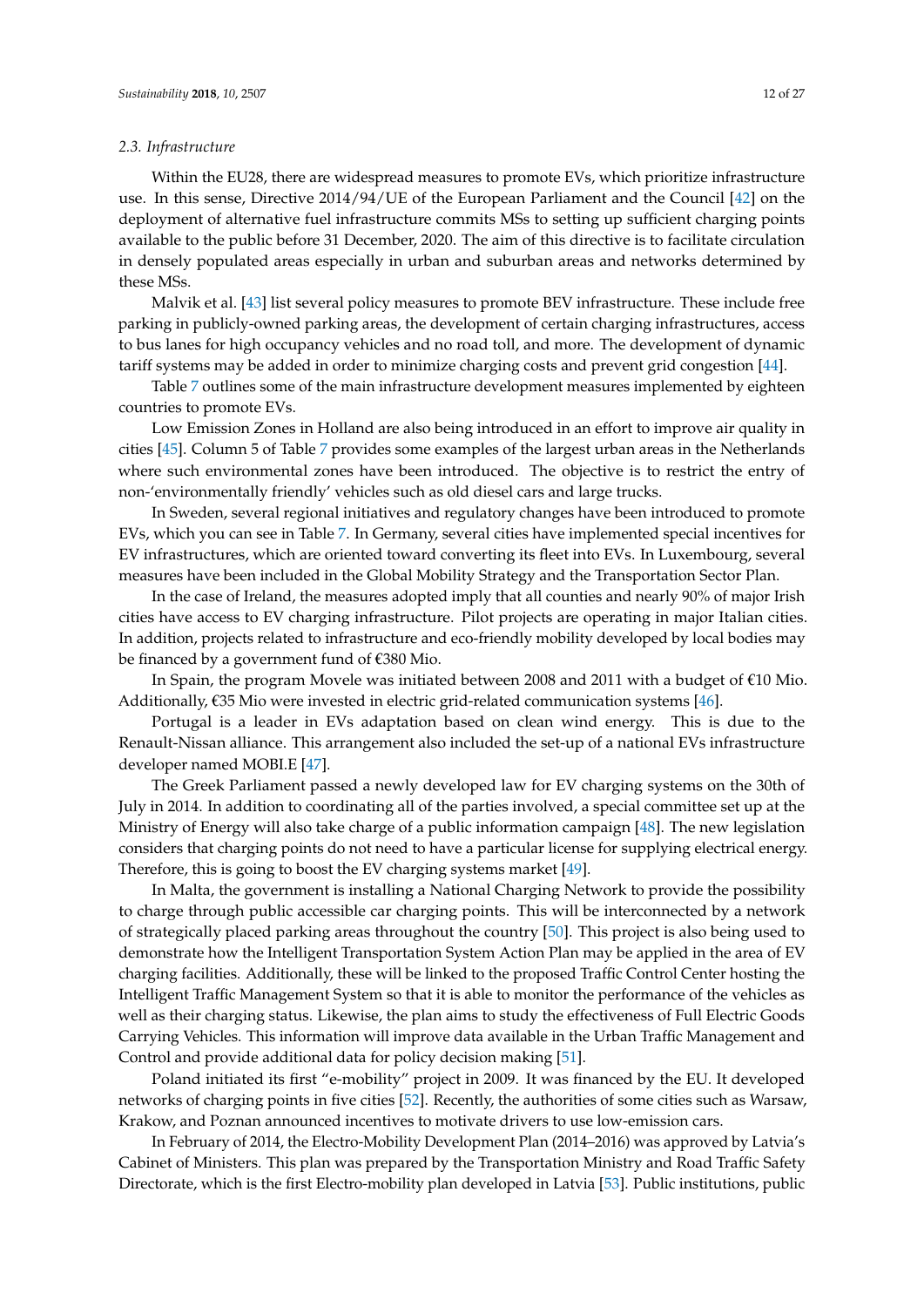persons, and those registered in Latvia as businesses may benefit from this plan through a support scheme for EV Charging Infrastructure (measure LV26 Electro-Mobility Development). This support has been provided for publicly available charging infrastructure with the project applicant required to be the owner of charging stations for at least five years after completing the project. Therefore, the applicant must have the right to use buildings and their land during this time [\[54\]](#page-24-14). The project's financial support rates over total eligible costs are 85% for public institutions, 70% for small and medium businesses, and 35% for large corporations with a maximum support for each charging station of €31,300.

In Lithuania, important changes are foreseen in highway rules as new signs associated with EVs such as EV charging stations and cases where road signs do not apply to EVs or their parking spaces. In addition, EVs will be allowed to drive on public transportation lanes, which will be marked with symbols of EVs [\[55\]](#page-24-15). The "Implementation Plan of the Strategy for National Climate Change Management Policy" includes the development of the infrastructure for EVs in cities [\[56\]](#page-25-0).

Despite the interest in infrastructure in other countries, charging infrastructure is not a core activity at present in the UK even though some measures are being taken, which is reflected in Table [7.](#page-13-0)

Table [7](#page-13-0) summarizes the main infrastructure measures carried out in the EU28 to facilitate the use of EVs. As column 2 shows, the most popular measure is to expand the number of changing stations in use.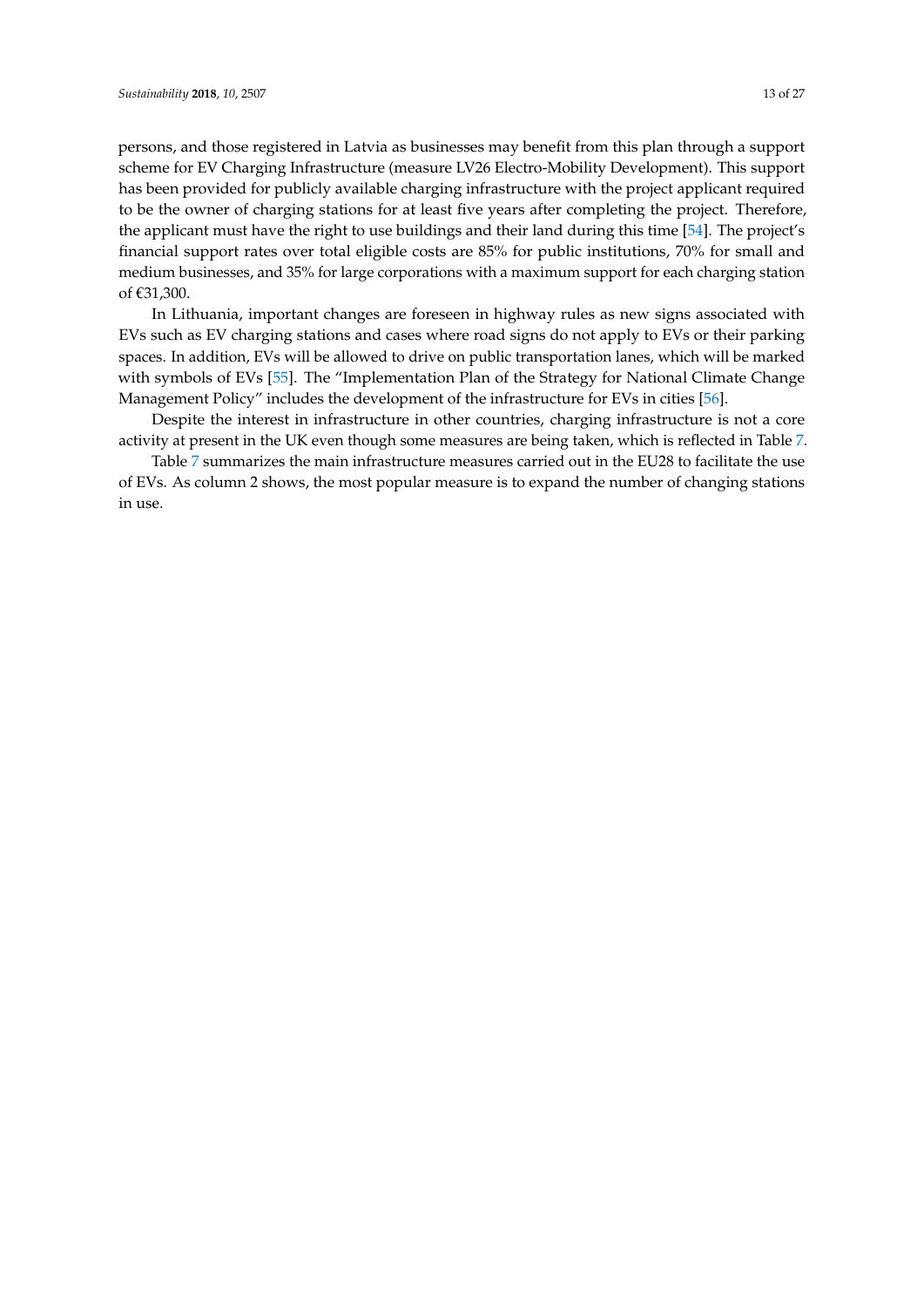<span id="page-13-0"></span>

| Countries      | <b>Charging Points</b>                                                                                                                                                                                                                                                                    | <b>Free Parking Places</b>                                      | Free Charging in Public Parking | <b>Low Emissions Zones</b>                                        | No Road Toll | <b>Fleet Promotion</b>                                                                                                                                                                                                       |
|----------------|-------------------------------------------------------------------------------------------------------------------------------------------------------------------------------------------------------------------------------------------------------------------------------------------|-----------------------------------------------------------------|---------------------------------|-------------------------------------------------------------------|--------------|------------------------------------------------------------------------------------------------------------------------------------------------------------------------------------------------------------------------------|
| Austria        | 1000 (Between 2007 and 2013).                                                                                                                                                                                                                                                             |                                                                 |                                 |                                                                   |              | $€400,000$ are available for<br>companies, local<br>communities, and<br>associations if they<br>promote climate-friendly<br>traffic measures<br>particularly vehicle fleets<br>turning to alternative<br>drives such as Evs. |
| Czech Republic | 2011: began building a network<br>of public charging stations.<br>Prague: installed 15 and this<br>number is expected to increase<br>significantly [57].<br>Points will be installed at the<br>main railway station and<br>Václav Havel Airport [58].                                     | There are some free<br>parking zones for<br>electric cars [58]. |                                 | Prague and Klimkovice<br>are the most advanced<br>cities $[45]$ . |              | Electric car-sharing pilot<br>program, which<br>introduces 35 electric cars<br>throughout the historic<br>city center.                                                                                                       |
| Denmark        |                                                                                                                                                                                                                                                                                           |                                                                 | Odense and Frederiksberg        |                                                                   |              |                                                                                                                                                                                                                              |
| Estonia        | Several plans have been vested<br>to support the introduction of<br>EVs [59], which allows a quick<br>charging network [29].<br>200 will be installed along all<br>primary and secondary roads<br>at 40–60 km interval.<br>Local governments will also<br>install ordinary chargers [60]. |                                                                 |                                 |                                                                   |              |                                                                                                                                                                                                                              |
| France         | 1250 in 20 cities (until 2012).<br>75,000 public and 900,000<br>private charging stations were<br>ready at 2015.<br>2020: 400,000 publics must be<br>installed.                                                                                                                           |                                                                 |                                 |                                                                   |              | Local administrations<br>stimulate sales by<br>increasing the EV share of<br>their fleets.                                                                                                                                   |
| Germany        |                                                                                                                                                                                                                                                                                           |                                                                 |                                 |                                                                   |              | Berlin has begun<br>converting its fleet to EVs.<br>The Initiative 120 project,<br>which is carried out at the<br>Berlin Police Department                                                                                   |

# **Table 7.** Measures to promote EVs infrastructure.

testing alternative driving systems for patrol cars.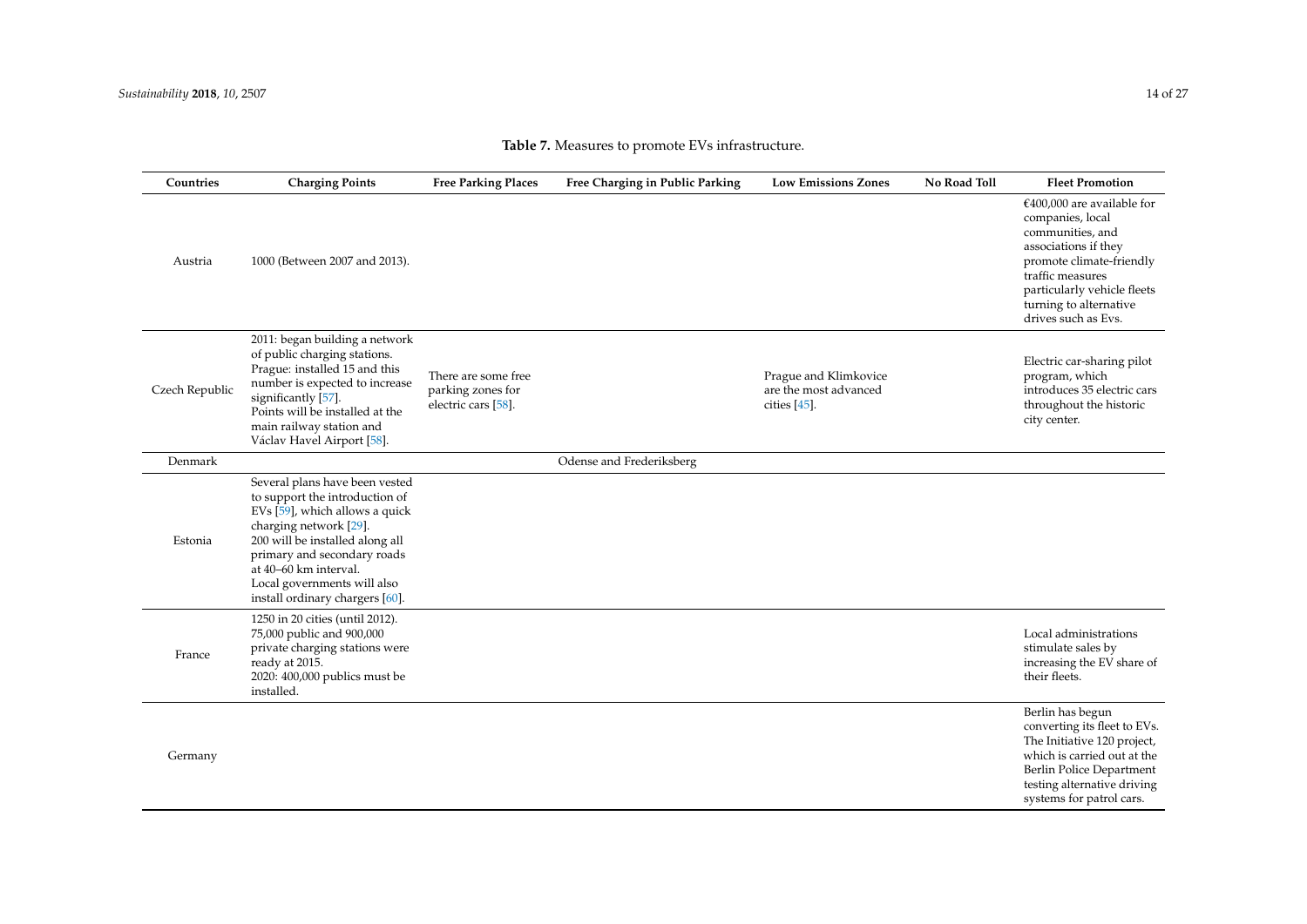| <b>Table 7.</b> Cont. |  |  |
|-----------------------|--|--|
|-----------------------|--|--|

| Countries  | <b>Charging Points</b>                                                                                                                                                                                           | <b>Free Parking Places</b> | Free Charging in Public Parking                                                                                                                                                        | <b>Low Emissions Zones</b> | No Road Toll | <b>Fleet Promotion</b>                                                                                                                                                                                                                                                                                                                                                   |
|------------|------------------------------------------------------------------------------------------------------------------------------------------------------------------------------------------------------------------|----------------------------|----------------------------------------------------------------------------------------------------------------------------------------------------------------------------------------|----------------------------|--------------|--------------------------------------------------------------------------------------------------------------------------------------------------------------------------------------------------------------------------------------------------------------------------------------------------------------------------------------------------------------------------|
| Greece     | 13,000 by 2020 [61]. The<br>planned program envisages an<br>integrated "Electro-Mobility<br>Network" performing as a<br>pilot project.                                                                           |                            |                                                                                                                                                                                        |                            |              |                                                                                                                                                                                                                                                                                                                                                                          |
| Hungary    | Budapest has installed 10<br>public smart charging stations<br>linked to the marketplace [62].<br>68,000 chargers will be<br>installed across the country by<br>2020 [63].                                       |                            |                                                                                                                                                                                        |                            |              |                                                                                                                                                                                                                                                                                                                                                                          |
| Ireland    | 1000 until 2012.<br>Until 2014: projected the<br>installation of 46 fast charging<br>stations throughout the main<br>intercity itineraries and<br>principal transportation hubs<br>all along the island [64,65]. |                            |                                                                                                                                                                                        |                            |              |                                                                                                                                                                                                                                                                                                                                                                          |
| Latvia     | Electro mobility Development<br>Plan (2014-2016) to support<br>publicly available charging<br>infrastructure.                                                                                                    |                            |                                                                                                                                                                                        |                            |              |                                                                                                                                                                                                                                                                                                                                                                          |
| Luxembourg | 850 must be installed in 2020<br>[66]                                                                                                                                                                            |                            | Building the first national platform<br>for EVs, whose major milestone is<br>the development of a smart energy<br>system by creating a public charging<br>infrastructure for EVs [67]. |                            |              | 2013: Private sector<br>Enovos Luxembourg and<br>the developer of mobility<br>projects City Mov' jointly<br>announced the launch of<br>the first car sharing<br>service whose customers<br>will be professionals and<br>municipal citizens. Its<br>fleet will be mainly<br>composed of "clean"<br>vehicles such as electric,<br>hybrid, or natural gas<br>vehicles [68]. |
| Malta      | 100 public smart charging and<br>smart parking points are going<br>to be deployed across Malta<br>and Gozo (at 2013).                                                                                            |                            |                                                                                                                                                                                        |                            |              |                                                                                                                                                                                                                                                                                                                                                                          |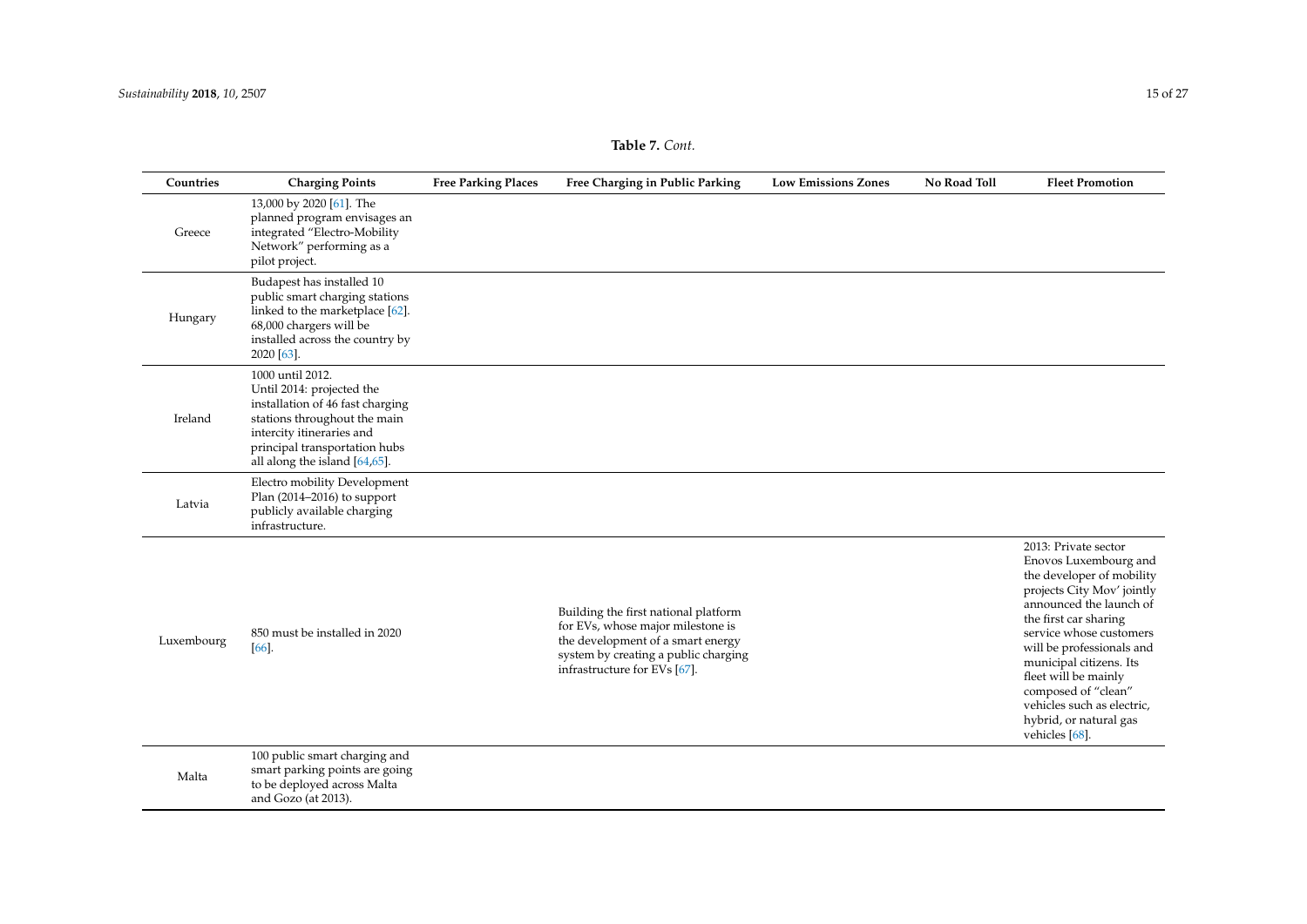| Countries         | <b>Charging Points</b>                                                                                                                                                                 | <b>Free Parking Places</b>                                  | Free Charging in Public Parking | <b>Low Emissions Zones</b>                                  | No Road Toll                                                                                                    | <b>Fleet Promotion</b> |
|-------------------|----------------------------------------------------------------------------------------------------------------------------------------------------------------------------------------|-------------------------------------------------------------|---------------------------------|-------------------------------------------------------------|-----------------------------------------------------------------------------------------------------------------|------------------------|
| Netherlands       | More than 5000 by the end of<br>2013 (excluded private points).<br>A fast-charging network is<br>being rolled out along<br>highways and in parking [69].                               | Amsterdam,<br>Rotterdam (one year<br>of free parking) [70]. | Amsterdam.                      | Amsterdam, The Hague,<br>Leiden, Rotterdam, and<br>Utrecht. |                                                                                                                 |                        |
| Poland            | There are a network.                                                                                                                                                                   | In some towns.                                              |                                 | Specially in Krakow [71].                                   |                                                                                                                 |                        |
| Portugal          | 1300 until 2012 [47].                                                                                                                                                                  |                                                             |                                 |                                                             | Deduction of 50%<br>of the purchasing<br>price in Corporate<br>Tax if an old<br>vehicle is<br>scrapped.         |                        |
| Spain             | 343,350 must be installed in<br>2014.<br>2014: recharging-point-<br>installation objective was<br>263,000 for company fleets,<br>62,000 in homes, and 6200<br>public road-side spaces. | 12,150 public parking<br>spaces.                            |                                 |                                                             |                                                                                                                 |                        |
| Sweden            |                                                                                                                                                                                        | Arlanda and<br>Gothenburg [39].                             | Stockholm (70 points).          |                                                             | Alternative<br>vehicles<br>matriculated by<br>2008 enjoy a<br>congestion toll<br>road exemption in<br>Stockholm |                        |
| United<br>Kingdom | Provides €36 Mio for three EV<br>hubs (in Milton Keynes,<br>London, and the North East).<br>Future developments will be<br>plans to install 11,000<br>recharging points [72].          |                                                             |                                 |                                                             |                                                                                                                 |                        |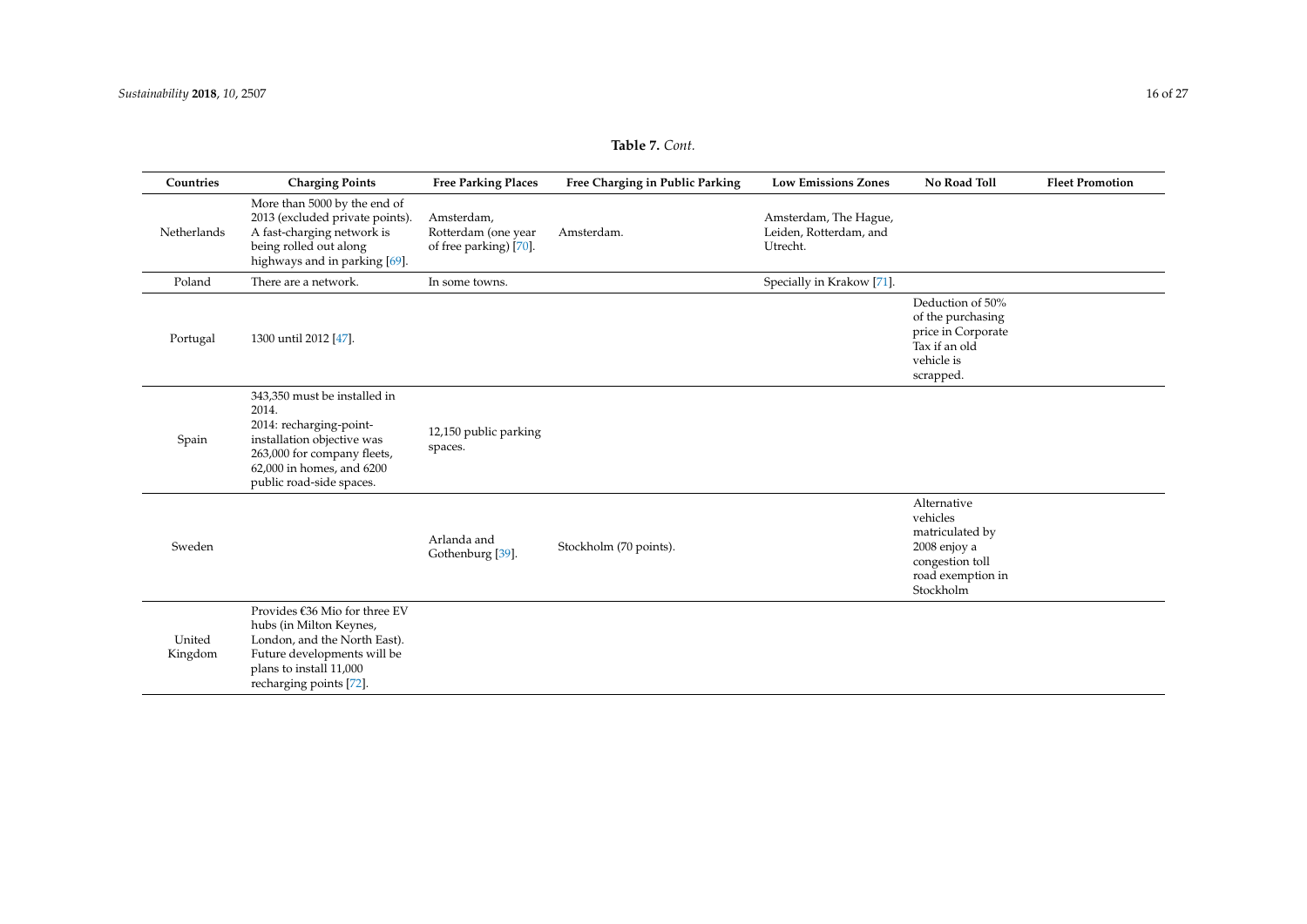## *2.4. Research Financing and Communication Programs*

The 2010 European Parliament Resolution regarding vehicles establishes that innovating propulsion systems, which are both electric and hybrid, will help guarantee future competitiveness of the automobile industry [\[73\]](#page-26-2). This Resolution underlines that EVs represent a technological advancement that requires the integration of certain innovation strategies and technological developments through adequate financing and the promotion of R&D. In this regard, it would be beneficial for public aid packages offered to businesses to be linked to a set of clear-cut objectives with social, technological, economic, and environmental references. Noteworthy public aid packages include those from Austria, Germany, Denmark, Finland, France, Italy, Spain, and the UK. The main aspects are provided in column 2 of Table [8.](#page-16-0)

Together with the support measures for R&D, some MSs have approved measures that focus on improving consumer perception of the advantages of EVs. This is not limited to the European Union. In fact, a range of transportation labeling activities is taking place in International Energy Agency (IEA) member countries including voluntary and mandatory vehicle and tire labeling schemes. Labels are assigned to vehicles based on fuel consumption and emissions. Despite its limited use, this is a very important measure in line with the available literature. The results offered by Krause et al. [\[74\]](#page-26-3) pointed out that people have a high degree of misperception about the basic features of EVs including their appearance, upfront and operating costs, and driving range. These results are in line with those from Carley et al. [\[13\]](#page-22-7).

<span id="page-16-0"></span>Table [8](#page-16-0) shows EU28 countries that have developed the most relevant measures oriented toward R&D and consumer awareness.

| Countries | <b>Research Financing</b>                                                                                                                                                                                                                                                                                                                                            | <b>Communications Programs</b>                                                                                                                                                                                                                                                                                                                                                                                                          |
|-----------|----------------------------------------------------------------------------------------------------------------------------------------------------------------------------------------------------------------------------------------------------------------------------------------------------------------------------------------------------------------------|-----------------------------------------------------------------------------------------------------------------------------------------------------------------------------------------------------------------------------------------------------------------------------------------------------------------------------------------------------------------------------------------------------------------------------------------|
| Austria   | Companies, municipalities, and cities also receive<br>financial support to develop and implement<br>environmentally-friendly movability management,<br>which adds solutions that are more effective in traffic.<br>In this regard, funding rates are 20% of eligible costs<br>of companies and 40% of eligible costs of cities,<br>municipalities, and regions [35]. | Thaler [36] pointed out that the 'klima: aktiv<br>program' including significant information<br>and important awareness campaigns<br>oriented to informing the general<br>population as well as the media and<br>opinion leaders.                                                                                                                                                                                                       |
| Belgium   |                                                                                                                                                                                                                                                                                                                                                                      | New laws have required that dealers must<br>show a fuel economy label to each model<br>for sale, which helps potential purchasers<br>learn about the effect on pollution of every<br>vehicle by using a simple colored schema. A<br>red color is assigned for the most highly<br>polluting vehicles while a green color is<br>assigned for vehicles with the lowest $CO2$<br>emission levels [32].                                      |
| Denmark   | The project 'Test-an-EV': consists in 2400 families that<br>test in turns 300 EVs for day-to-day usage in order to<br>analyze user experiences with EVs and disclose<br>driving and charging patterns [43].                                                                                                                                                          |                                                                                                                                                                                                                                                                                                                                                                                                                                         |
| Estonia   |                                                                                                                                                                                                                                                                                                                                                                      | ELMO program promotes EVs with the<br>purpose of accomplishing the development<br>of more ecological and environmentally<br>friendly cities [75]. It has developed a<br>Demo project: 507 EVs received from<br>Mitsubishi were given to use by social<br>workers and the public sector.<br>The goal of ELMO Rental is to make using<br>EVs more popular and it provided an<br>opportunity for everyone to try driving an<br>EV $[59]$ . |

**Table 8.** Measures oriented towards R&D and consumer awareness.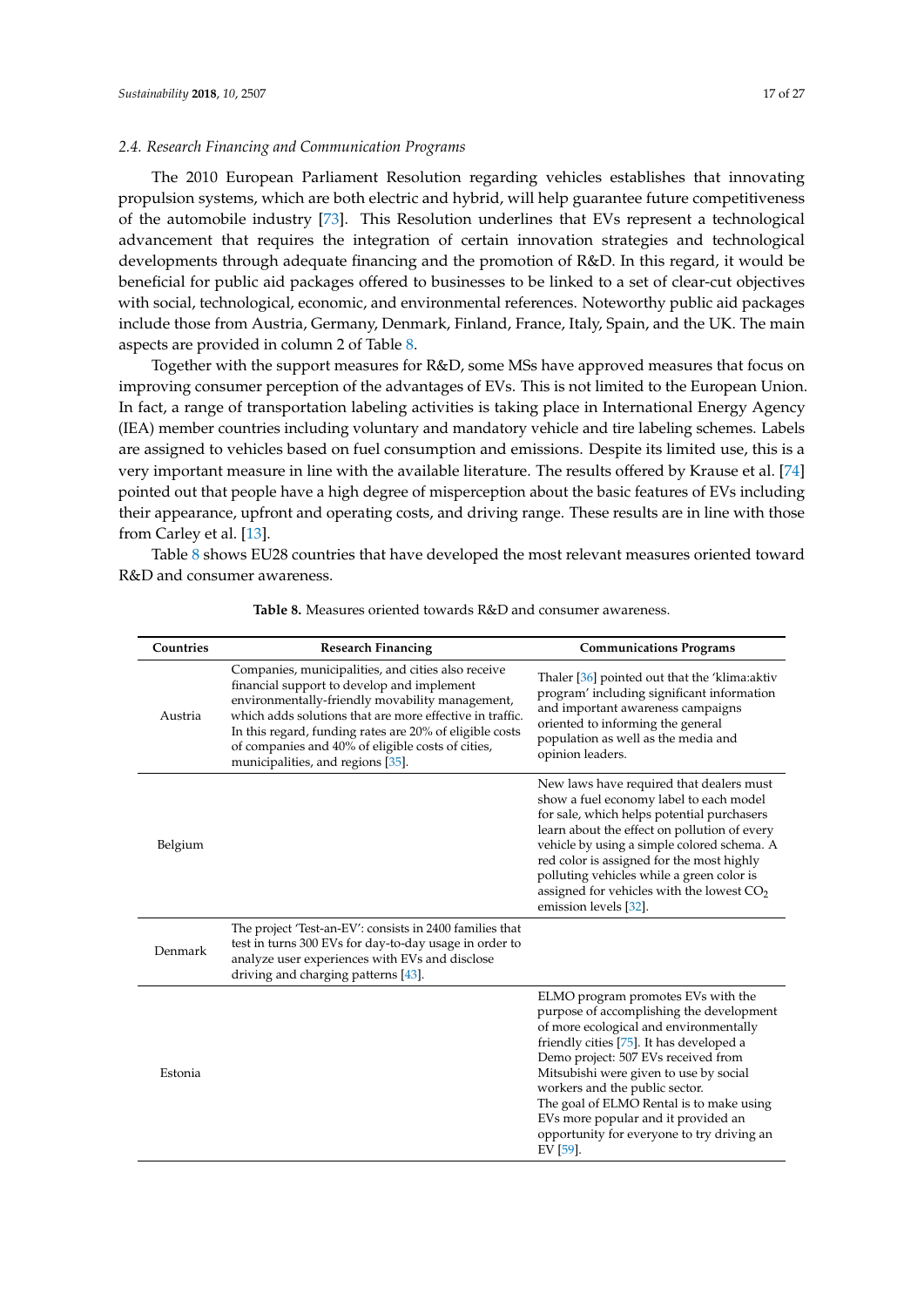| Countries         | <b>Research Financing</b>                                                                                                                                                                                                                                                                  | <b>Communications Programs</b>                                                                                                                                                                                                                                                                                                                                                                                                                                                                                    |
|-------------------|--------------------------------------------------------------------------------------------------------------------------------------------------------------------------------------------------------------------------------------------------------------------------------------------|-------------------------------------------------------------------------------------------------------------------------------------------------------------------------------------------------------------------------------------------------------------------------------------------------------------------------------------------------------------------------------------------------------------------------------------------------------------------------------------------------------------------|
| Finland           | TransEco investigation program (2009–2013): was<br>oriented to the development of technology for<br>enhanced energetic efficiency and the reduction<br>on emissions level on highway<br>transportation $[30]$ .                                                                            | Passenger car energy label: facilitates the<br>potential buyer to compare the different<br>$CO2$ emission levels for each vehicle as well<br>as the diverse levels of fuel consumption.<br>These labels are recommended but is not<br>mandatory. Cars are distributed into<br>categories $(A \text{ to } G)$ on the basis of fuel<br>consumption and emissions. Best categories<br>are those from A to C and satisfy the goal of<br>not exceeding the limit of 130 $g/km CO2$<br>emissions established by the EU. |
| France            | The programs for research, experimentation, and<br>innovation in land transportation (PREDIT)<br>financed EV research projects for a net worth of<br>€107 Mio (2009-2010). The state controlled Fonds<br>Stratégique d'Investissement (FSI) provides loans<br>for innovative R&D projects. |                                                                                                                                                                                                                                                                                                                                                                                                                                                                                                                   |
| Germany           | Has destined $E2$ billion for promoting the<br>introduction of EVs including support focused on<br>developing improved technologies toward EVs,<br>research in battery technologies, R&D of<br>intelligent supply networks, and standardization<br>projects.                               |                                                                                                                                                                                                                                                                                                                                                                                                                                                                                                                   |
| Italy             | Approved support and co-finance of up to 50% of<br>projects promoting electro-mobility.                                                                                                                                                                                                    |                                                                                                                                                                                                                                                                                                                                                                                                                                                                                                                   |
| Netherlands       |                                                                                                                                                                                                                                                                                            | Oriented to promote the concept of<br>'eco-driving' for all types of vehicle drivers.<br>A list of best practices are incorporated in<br>regular driving lessons [76].                                                                                                                                                                                                                                                                                                                                            |
| Poland            |                                                                                                                                                                                                                                                                                            | "Mobilny Kraków" is a social campaign<br>promoting the use of clean vehicles.                                                                                                                                                                                                                                                                                                                                                                                                                                     |
| Spain             | Provides $\epsilon$ 140 Mio for industrialization support<br>and R&D and €173 Mio to priority R&D lines.                                                                                                                                                                                   |                                                                                                                                                                                                                                                                                                                                                                                                                                                                                                                   |
| United<br>Kingdom | €170 Mio are provided to market players for $R&D$<br>activities into "low carbon vehicles".                                                                                                                                                                                                |                                                                                                                                                                                                                                                                                                                                                                                                                                                                                                                   |

#### **Table 8.** *Cont.*

#### <span id="page-17-0"></span>**3. Discussion**

MSs offer both financial and non-financial incentives to promote electro-mobility. These include tax credits (discounted vehicle license, registration fees, and more), purchase subsidies, subsidies for the installation of charging stations, high occupancy vehicles lane access and free parking access, R&D projects funding, and educational programs. The available literature sheds some light on the subject, but not a significant amount of information about the variables that include the use of some type of promotional measure. Pablo-Romero et al. [\[77\]](#page-26-6), Sánchez-Braza et al. [\[78\]](#page-26-7), and Wang [\[79\]](#page-26-8) show that the population size is a driver when establishing environmental measures including the promotion of EVs.

The review carried out in this article shows that more than 60% of the EU28 population live in a MSs where EVs pay no registration tax due to the existence of an ample  $CO<sub>2</sub>$  emission threshold that is below the limit for taxation. However, only five MSs establish fiscal incentives for commercially used EVs. This limited use of fiscal incentives should be reconsidered since the use of commercial vehicles is more intense than private vehicles and, therefore, these consume more fuel and are emitting more GHG.

The most popular measure using infrastructure to promote the use of battery electric vehicles (BEVs) is favoring the installation of charging stations. Yet, in most MSs, charging stations are limited to the major cities. Estonia represents the only exception since it has installed charging stations on highways. As discussed in Section [3,](#page-17-0) the integration of charging stations in Smart Grid Systems has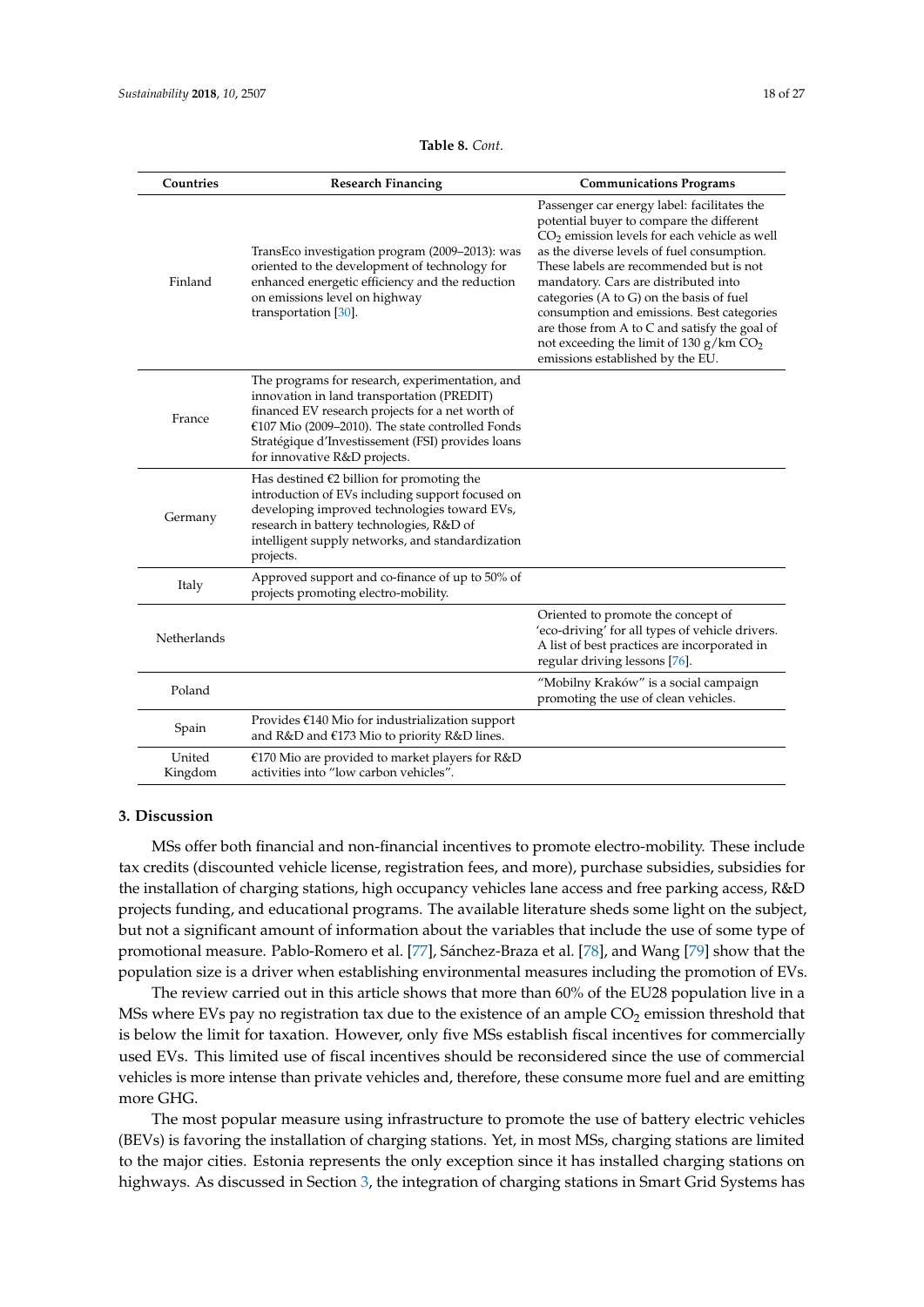never been contemplated. The second, most extended measure is free parking for EVs. This measure is also limited especially in large cities. Together with the two previous measures, two MSs (Holland and the Czech Republic) have low carbon zones. Although it is not exactly a promotional measure based on the use of infrastructures, this section has included public EV fleets.

Undoubtedly, the penetration of EVs in each country does not depend solely on the promotional measures implemented by the public sector. Nevertheless, there is room for discussion when the EV registration data is available. Table [9](#page-19-0) allows for this discussion. No statistics are available that allow us to create a temporal series of numbers for EVs in the EU28. Consequently, the conclusions extracted must be considered with care. This information can only be established for the 2013–2015 period based on the data supplied by ACEA [\[26](#page-23-0)[,80,](#page-26-9)[81\]](#page-26-10) and not for all of the MSs within the EU28. For a fine-tuned analysis, data for the EVs fleet market share in each country based on the total fleet has been included along with the number of EVs per thousand inhabitants and the variation rates of both variables from 2013 to 2015.

Based on Table [9,](#page-19-0) it could be said that the Netherlands, France, Germany, and the UK are the countries with the greatest success in the penetration of EVs considering their joint market share and the number of EVs per 1000 inhabitants (see Figures [1](#page-20-1) and [2\)](#page-20-2). In all cases, the leading countries in the use of EVs greatly tap into public promotional measures oriented toward favoring their use.

Both the Netherlands and France have changed their registration taxes to incorporate an environmental criterion (level of GHG emissions) when calculating the invoice. In both cases, EVs are tax exemptions. Germany however, uses the ownership tax by which it establishes a fiscal incentive for EV with a 10-year exemption. It must also be stated that, together with the Netherlands, Germany is one of the few MSs that favors the use of EVs for commercial purposes since it includes the emission volume in the invoice calculation for the ownership tax. In this regard, it must be highlighted that both counties incorporate incentives for a personal income tax that favors the acquisition of EVs. In the case of incentives implemented through infrastructure measures, France appears to be the first country that expanded charging stations and delimited low emissions zones using infrastructure incentives. French authorities also make use of financial incentives to promote the purchase of EVs. However, Sierzchula et al. [\[16\]](#page-22-10) state that there are other factors besides the financial inducements that incentivize the purchase of EVs. Lastly, while France and Germany fund R&D projects linked to EVs—the automobile industry is a major industry in both countries—the Netherlands sponsors communications programs to promote the eco-driving culture.

One specific comment regarding the limited use that MSs make of information programs goes against the recommendations of recent literature. Krause et al. [\[74\]](#page-26-3) found that potential buyers have limited knowledge of public promotional measures, which restricts efficiency and shows that this information has not been correctly or adequately presented. Along this same line, education programs have plenty to do since potential consumers have, for the most part, incorrect knowledge about the basic cost and operating features of EVs. This degree of misperception decreases with the potential buyer's educational level. All else being equal, a potential purchaser with higher education expresses a greater stated intention to purchase.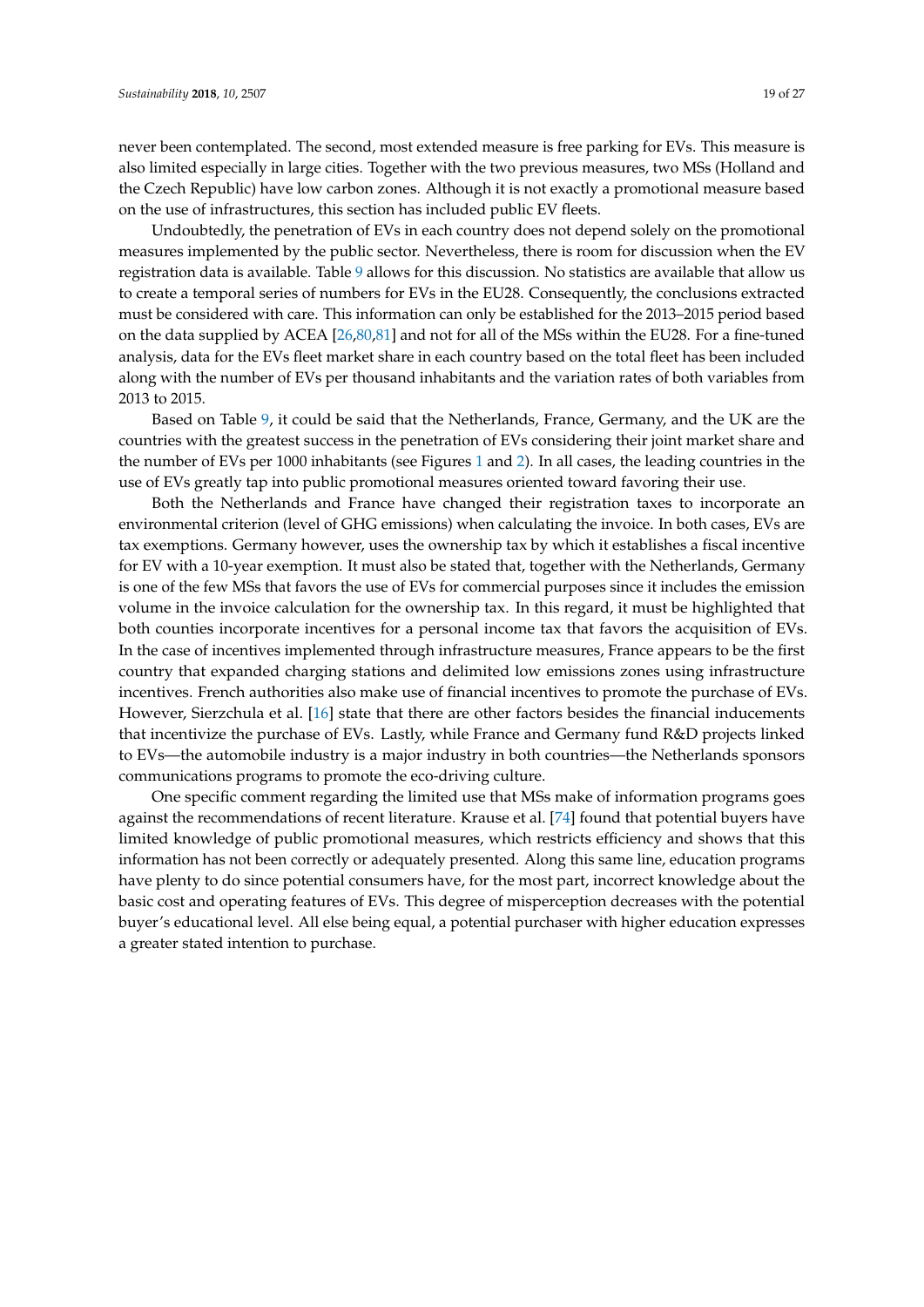<span id="page-19-0"></span>

| Country                 | <b>EVs</b><br>2013 | Market<br>Share (%) | EVs per<br>1000 hab. | <b>EVS</b><br>2014 | Market<br>Share (%) | EVs per<br>1000 hab. | <b>EVs</b><br>2015 | Market<br>Share (%) | EVs per<br>1000 hab. | EVs per GDP in<br>Miles of<br><b>Millions</b> | EVs per<br><b>Total Miles</b><br>of Vehicles | 2013-2015<br><b>Market Share</b><br>Change (%) | EVs per<br>1000 hab.<br>Change (%) |
|-------------------------|--------------------|---------------------|----------------------|--------------------|---------------------|----------------------|--------------------|---------------------|----------------------|-----------------------------------------------|----------------------------------------------|------------------------------------------------|------------------------------------|
| Austria                 | 3227               | 5.85%               | 0.38                 | 3641               | 4.83%               | 0.43                 | 2575               | 2.05%               | 0.30                 | 7.47                                          | 0.54                                         | $-64.95%$                                      | $-21.13%$                          |
| Belgium                 | 819                | 1.49%               | 0.07                 | 2032               | 2.70%               | 0.18                 | 4073               | 3.24%               | 0.36                 | 9.93                                          | 0.72                                         | 118.45%                                        | 389.62%                            |
| Bulgaria                | 1                  | $0.00\%$            | 0.00                 | $\overline{2}$     | 0.00%               | 0.00                 | 40                 | 0.03%               | 0.01                 | 0.88                                          | 0.01                                         | 1657.03%                                       | 3947.01%                           |
| Croatia <sup>*</sup>    | N/A                | N/A                 | N/A                  | N/A                | N/A                 | N/A                  | N/A                | N/A                 | N/A                  | N/A                                           | N/A                                          | N/A                                            | N/A                                |
| Cyprus*                 | N/A                | N/A                 | N/A                  | N/A                | N/A                 | N/A                  | N/A                | N/A                 | N/A                  | N/A                                           | N/A                                          | N/A                                            | N/A                                |
| Czech<br>Republic       | 475                | 0.86%               | 0.05                 | 583                | $0.77\%$            | 0.06                 | 856                | 0.68%               | 0.08                 | 5.08                                          | 0.17                                         | $-20.84%$                                      | 79.87%                             |
| Denmark                 | 650                | 1.18%               | 0.12                 | 1612               | 2.14%               | 0.29                 | 3701               | 2.95%               | 0.66                 | 13.62                                         | N/A                                          | 150.11%                                        | 464.65%                            |
| Estonia                 | 150                | 0.27%               | 0.03                 | 402                | 0.53%               | 0.09                 | 45                 | 0.04%               | 0.01                 | 2.21                                          | 0.07                                         | $-86.82%$                                      | $-70.08%$                          |
| Finland                 | 218                | 0.40%               | 0.04                 | 440                | 0.58%               | 0.08                 | 724                | 0.58%               | 0.13                 | 3.45                                          | 0.22                                         | 45.88%                                         | 228.97%                            |
| France                  | 9622               | 17.45%              | 0.15                 | 12,488             | 16.58%              | 0.19                 | 23,296             | 18.56%              | 0.35                 | 10.60                                         | 0.72                                         | 6.35%                                          | 139.93%                            |
| Germany                 | 7706               | 13.97%              | 0.09                 | 13,118             | 17.41%              | 0.16                 | 21,407             | 17.05%              | 0.27                 | 7.03                                          | 0.47                                         | 22.02%                                         | 182.31%                            |
| Greece                  | $\overline{4}$     | 0.01%               | 0.00                 | 64                 | 0.08%               | 0.01                 | 70                 | 0.06%               | 0.01                 | 0.40                                          | 0.01                                         | 668.70%                                        | 1663.48%                           |
| Hungary                 | 16                 | 0.03%               | 0.00                 | 43                 | 0.06%               | 0.00                 | 132                | 0.11%               | 0.01                 | 1.19                                          | 0.04                                         | 262.39%                                        | 728.81%                            |
| Ireland                 | 50                 | 0.09%               | 0.01                 | 256                | 0.34%               | 0.06                 | 583                | 0.46%               | 0.13                 | 2.22                                          | 0.28                                         | 412.17%                                        | 1063.02%                           |
| Italy                   | 1174               | 2.13%               | 0.02                 | 1473               | 1.96%               | 0.02                 | 2539               | 2.02%               | 0.04                 | 1.54                                          | N/A                                          | $-5.00%$                                       | 111.80%                            |
| Latvia                  | 13                 | 0.02%               | 0.01                 | 391                | 0.52%               | 0.20                 | 139                | 0.11%               | 0.07                 | 5.72                                          | 0.20                                         | 369.67%                                        | 989.66%                            |
| Lithuania **            | N/A                | N/A                 | N/A                  | N/A                | N/A                 | N/A                  | 34                 | 0.03%               | 0.01                 | 0.91                                          | 0.03                                         | N/A                                            | N/A                                |
| Luxembourg <sup>*</sup> | N/A                | N/A                 | N/A                  | N/A                | N/A                 | N/A                  | N/A                | N/A                 | N/A                  | N/A                                           | N/A                                          | N/A                                            | N/A                                |
| Malta *                 | N/A                | N/A                 | N/A                  | N/A                | N/A                 | N/A                  | N/A                | N/A                 | N/A                  | N/A                                           | N/A                                          | N/A                                            | N/A                                |
| Netherlands             | 22,495             | 40.79%              | 1.34                 | 12,920             | 17.15%              | 0.77                 | 16,852             | 13.42%              | 1.00                 | 24.42                                         | 2.08                                         | $-67.09%$                                      | $-25.52%$                          |
| Poland                  | 1900               | 3.45%               | 0.05                 | 3968               | 5.27%               | 0.10                 | 3328               | 2.65%               | 0.09                 | 7.74                                          | 0.16                                         | $-23.06%$                                      | 75.31%                             |
| Portugal                | 221                | 0.40%               | 0.02                 | 289                | 0.38%               | 0.03                 | 868                | 0.69%               | 0.08                 | 4.83                                          | 0.18                                         | 72.52%                                         | 297.30%                            |
| Romania                 | $\overline{4}$     | 0.01%               | 0.00                 | 7                  | 0.01%               | 0.00                 | 44                 | 0.04%               | 0.00                 | 0.27                                          | 0.01                                         | 383.18%                                        | 1006.12%                           |
| Slovak<br>Republic      | 136                | 0.25%               | 0.03                 | 169                | 0.22%               | 0.03                 | 131                | 0.10%               | 0.02                 | 1.66                                          | 0.06                                         | $-57.69%$                                      | $-3.78%$                           |
| Slovenia *              | N/A                | N/A                 | N/A                  | N/A                | N/A                 | N/A                  | N/A                | N/A                 | N/A                  | N/A                                           | N/A                                          | N/A                                            | N/A                                |
| Spain                   | 883                | 1.60%               | 0.02                 | 1405               | 1.87%               | 0.03                 | 2345               | 1.87%               | 0.05                 | 2.17                                          | 0.10                                         | 16.65%                                         | 167.50%                            |
| Sweden                  | 1547               | 2.81%               | 0.16                 | 4667               | 6.20%               | 0.48                 | 6819               | 5.43%               | 0.70                 | 15.19                                         | 1.46                                         | 93.62%                                         | 333.27%                            |
| United<br>Kingdom       | 3833               | 6.95%               | 0.06                 | 15,361             | 20.39%              | 0.24                 | 34,938             | 27.83%              | 0.54                 | 13.38                                         | 1.15                                         | 300.39%                                        | 800.97%                            |
| Total                   | 55,144             | 100%                |                      | 75,331             | 100%                |                      | 125,539            | 100%                |                      | 8.47                                          | 1.23                                         |                                                |                                    |

**Table 9.** Main figures for EVs fleet in EU28 (2013–2015).

\* Not available information; \*\* Information available only for 2015. Source: [\[26](#page-23-5)[,33](#page-23-18)[,80](#page-26-11)[,81\]](#page-26-12).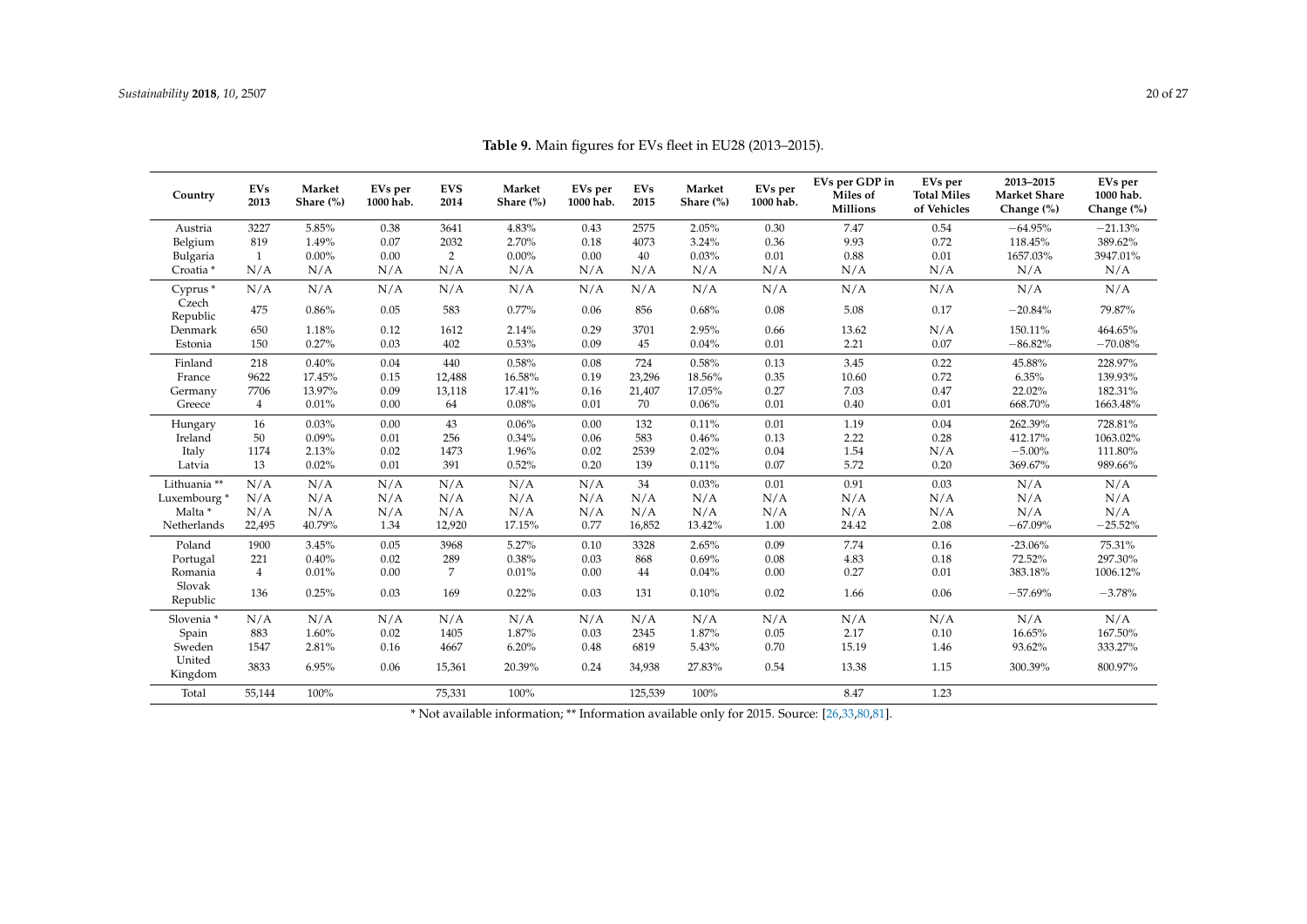<span id="page-20-1"></span>

**Figure 1.** Ratio EVs per total vehicles (2015). **Figure 1.** Ratio EVs per total vehicles (2015). **Figure 1.** Ratio EVs per total vehicles (2015).

<span id="page-20-2"></span>

**Figure 2.** EVs fleet market share in each country based on the total fleet (2015). **Figure 2.** EVs fleet market share in each country based on the total fleet (2015).

#### <span id="page-20-0"></span> $\mathbf{P}_{\text{max}}$ **4. Conclusions and Policy Implications 4. Conclusions and Policy Implications**

Despite the misperceptions, potential EV purchasers perceive the cost premium, range limitation, and recharging time of EVs as disadvantages compared to other vehicle types. Offering MSs the  $\frac{1}{2}$  is integral strategy in the use policy instruments to promote electro-mobility in the contention of the use a wide range of policy instruments to promote electro-mobility in the conte  $\frac{1}{20}$  strategy is important. These policy instruments to promote the use of  $\frac{E}{E}$  are largely use.  $\frac{6}{100}$  for the decision above led us the most important policy instruments to promote policy instruments to promote policy instruments to promote policy instruments to promote policy instruments. the use of EVs are tax and infrastructure measures and increase for producture measures for the purchasing the possibility to use a wide range of policy instruments to promote electro-mobility in the context of<br>Procession in the use a wide range of policy instruments to promote electro-mobility in the context of H2020 strategy is important. These policy instruments to promote the use of EVs are largely used in EU28 to facilitate this decision similarly to those used to promote RES for other uses.

Figures shown above led us to conclude that the most important policy instruments to promote the use of EVs are tax and infrastructure measures along with financial incentives for purchasing and supporting R&D projects. Despite the scarcity of EV registration data, the available information allows us to conclude that higher penetration levels of EVs appear in countries where the registration tax, the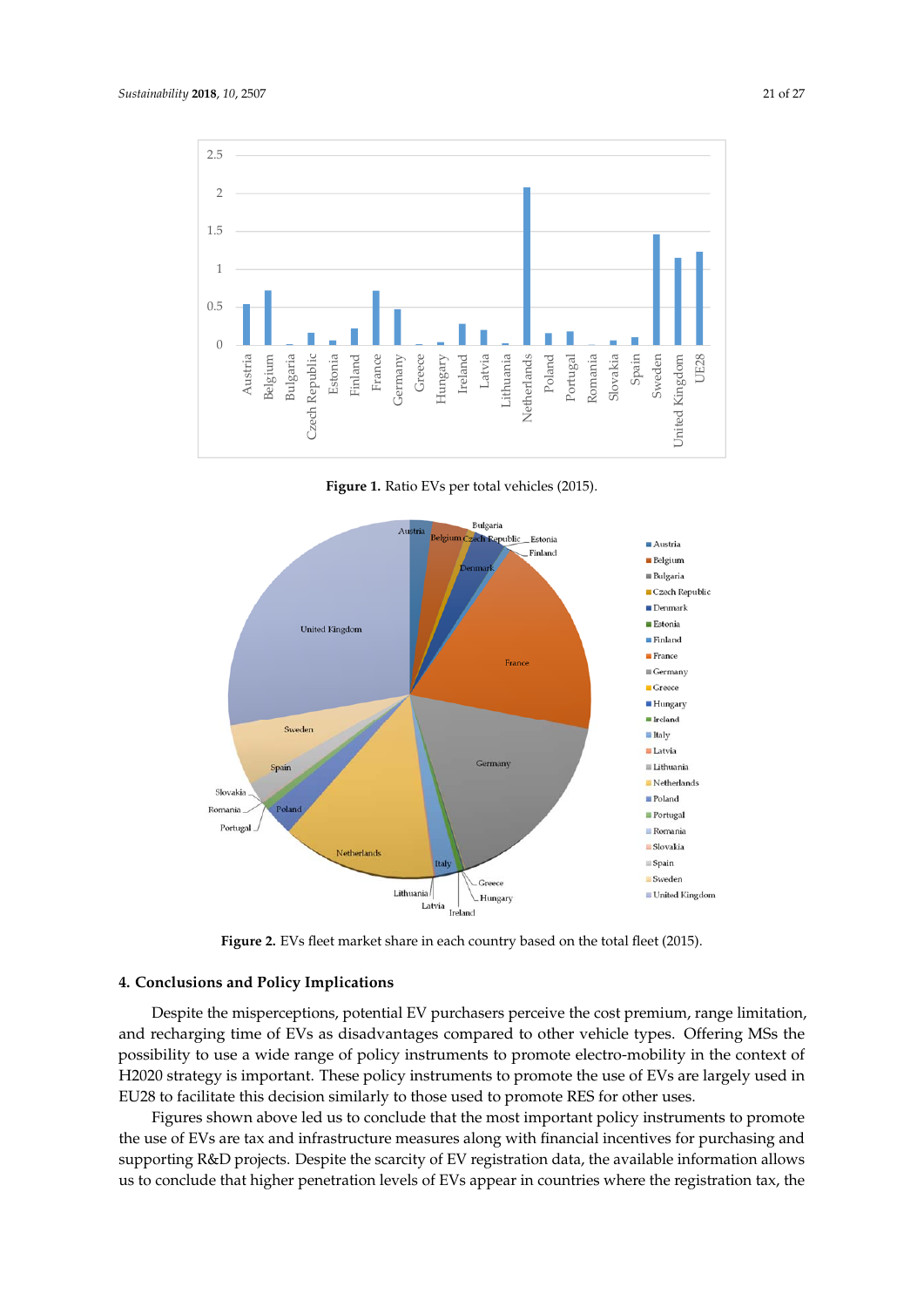ownership tax, or both taxes have developed into a partial green tax by including  $CO<sub>2</sub>$  emissions in the calculation of the final invoice. The countries with a more intense use of EVs also fund charging stations to facilitate electro-mobility. In the case of the the automobile industry being relevant at the national level, public funding also supports R&D projects by focusing on EV deployment.

After reviewing the most important policy instruments to promote the use of EVs in line with the available literature, some policy recommendations might be considered.

The vehicle age could be included as an additional parameter to calculate the final invoice for ownership tax. This could facilitate the replacement of older and higher polluting vehicles by newer and less contaminating EVs.

The ownership tax applied to commercial vehicles could include  $CO<sub>2</sub>$  emission levels when calculating the final invoice. This is particularly important because such vehicles are the most fuel demanding and the most responsible for  $CO<sub>2</sub>$  emissions when using internal combustion motors. Growth in e-commerce ought to lead to increasing use of EVs for parcel deliveries in urban areas. Measures to support EVs could be seen as a part of the effort required to meet the delivery services offered by e-retailers.

EVs could become part of future smart electricity systems in a twofold sense. First of all, their batteries could be considered as a (disperse) storage system for better management of demand peaks. Lessons learned from vehicle to grid pilot projects would be useful. Second, if a dynamic tariff system is deployed at the national level, different prices of electricity for charging EVs could reduce the risk of disruption by enhancing power capacity.

In addition, communication programs could play a crucial role in promoting electro-mobility through two ways. First, misperceptions of the main advantages of EVs could be reduced through adequate information programs co-funded together with private companies. Second, remarkable efforts in communicating available public incentives could help to shift potential consumers to EVs from other, more contaminating options.

**Author Contributions:** Conceptualization, J.M.C. and A.S.-B. Investigation, J.M.C., A.S.-B. and T.S.-D. Resources, J.M.C., A.S.-B., and T.S.-D. Writing-Original Draft Preparation, J.M.C., A.S.-B., and T.S.-D. Writing-Review & Editing, A.S.-B. and T.S.-D. Supervision, J.M.C. and A.S.-B. Project Administration, J.M.C.

**Funding:** This research received no external funding.

**Acknowledgments:** The authors wish to acknowledge the funding provided by the Andalusian Regional Government (project SEJ-132), the "*Cátedra de Economía de la Energía y del Medio Ambiente* (Universidad de Sevilla—Red Eléctrica de España)", Spain's Ministry of Economy and Competitiveness (ECO2014-56399-R Project), and from Department of Economic Analysis and Political Economy (*Universidad de Sevilla*). The first author also acknowledges the funding provided by the *Universidad Autónoma de Chile* (Chile).

**Conflicts of Interest:** The authors declare no conflict of interest.

## **References**

- <span id="page-21-0"></span>1. European Commission. *Clean Power for Transport: A European Alternative Fuels Strategy Communication from the Commission to the European Parliament, the Council, the European Economic and Social Committee and the Committee of the Regions*; European Commission: Brussels, Belgium, 2013; Available online: [http:](http://cor.europa.eu/en/activities/stakeholders/Documents/com2013-17.pdf) [//cor.europa.eu/en/activities/stakeholders/Documents/com2013-17.pdf](http://cor.europa.eu/en/activities/stakeholders/Documents/com2013-17.pdf) (accessed on 1 June 2017).
- <span id="page-21-1"></span>2. European Climate Foundation (ECF). *Annual Report 2012*; European Climate Foundation: The Hague, The Netherlands, 2013; Available online: <http://www.europeanclimate.org/documents/2012Report.pdf> (accessed on 1 June 2017).
- <span id="page-21-2"></span>3. European Commission. *A European Economic Recovery Plan. Communication from the Commission*; European Commission: Brussels, Belgium, 2008; Available online: [http://ec.europa.eu/economy\\_finance/](http://ec.europa.eu/economy_finance/publications/publication13504_en.pdf) [publications/publication13504\\_en.pdf](http://ec.europa.eu/economy_finance/publications/publication13504_en.pdf) (accessed on 1 June 2017).
- <span id="page-21-3"></span>4. European Council. Conclusions on 2030 Climate and Energy Policy Framework. SN 79/14. 2014. Available online: [https://www.consilium.europa.eu/uedocs/cms\\_data/docs/pressdata/en/ec/145356.pdf](https://www.consilium.europa.eu/uedocs/cms_data/docs/pressdata/en/ec/145356.pdf) (accessed on 7 May 2017).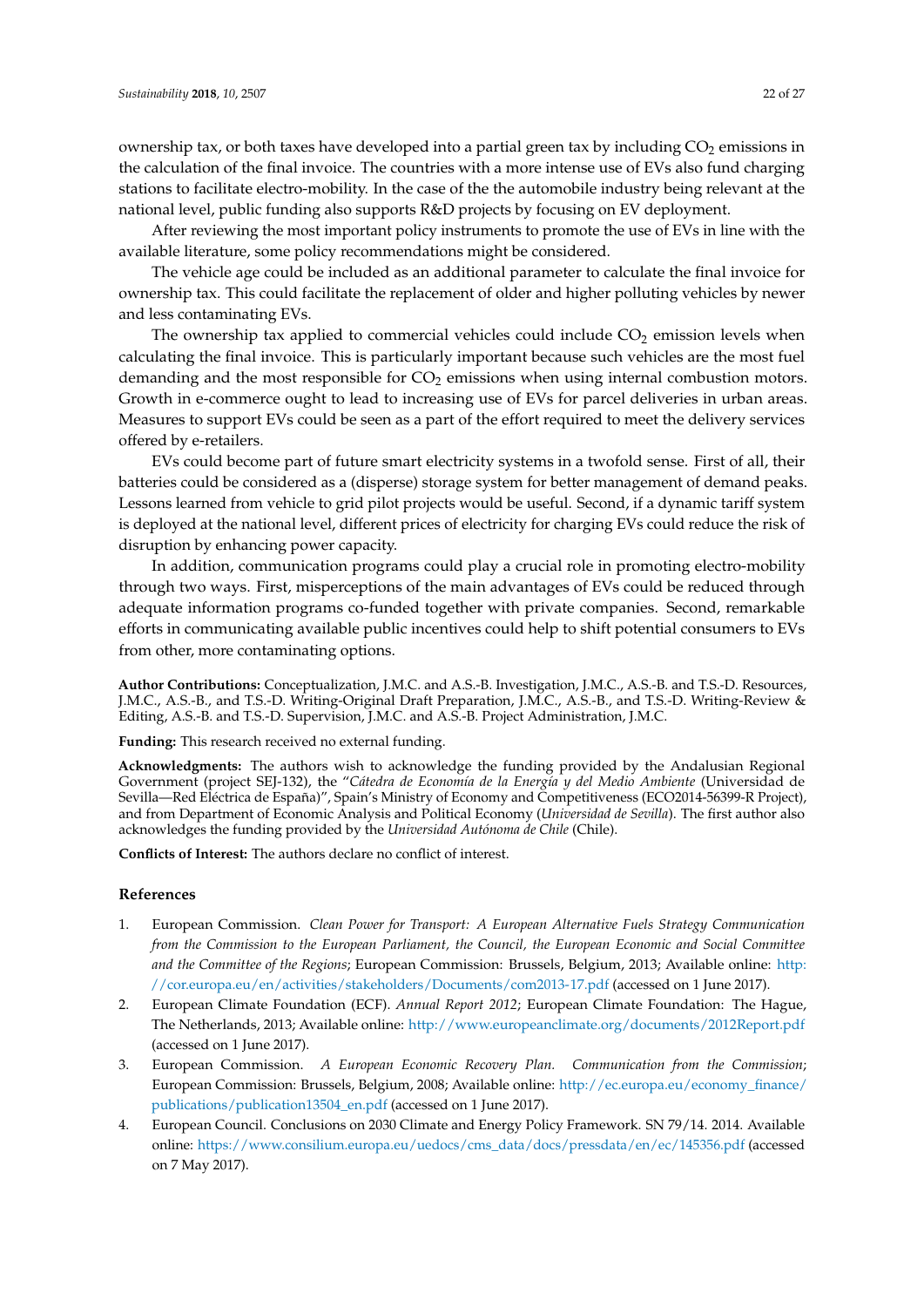- <span id="page-22-0"></span>5. European Commission. *Roadmap to a Single European Transport Area—Towards a Competitive and Resource Efficient Transport System*; White Paper; European Commission: Brussels, Belgium, 2011; Available online: <http://eur-lex.europa.eu/legal-content/EN/TXT/PDF/?uri=CELEX:52010DC0639&from=EN> (accessed on 3 July 2017).
- <span id="page-22-1"></span>6. Hannan, M.A.; Azidin, F.A.; Mohamed, A. Hybrid electric vehicles and their challenges: A review. *Renew. Sustain. Energy Rev.* **2014**, *29*, 135–150. [\[CrossRef\]](http://dx.doi.org/10.1016/j.rser.2013.08.097)
- 7. Ma, H.; Balthasar, F.; Tait, N.; Riera-Palou, X.; Harrison, A. A new comparison between the life cycle greenhouse gas emissions of battery electric vehicles and internal combustion vehicles. *Energy Policy* **2012**, *44*, 160–173. [\[CrossRef\]](http://dx.doi.org/10.1016/j.enpol.2012.01.034)
- <span id="page-22-2"></span>8. Van Mierlo, J.; Maggeto, G.; Lataire, P. Which energy source for road transport in the future? A comparison of battery, hybrid and fuel cell vehicles. *Energy Convers. Manag.* **2006**, *47*, 2748–2760. [\[CrossRef\]](http://dx.doi.org/10.1016/j.enconman.2006.02.004)
- <span id="page-22-3"></span>9. Buenstorf, G.; Cordes, C. Can sustainable consumption be learned? A model of cultural evolution. *Ecol. Econ.* **2008**, *67*, 646–657. [\[CrossRef\]](http://dx.doi.org/10.1016/j.ecolecon.2008.01.028)
- <span id="page-22-4"></span>10. Perujo, A.; Ciuffo, B. The introduction of electric vehicles in the private fleet: Potential impact on the electric supply system and on the environment. A case study for the Province of Milan, Italy. *Energy Policy* **2010**, *38*, 4549–4561. [\[CrossRef\]](http://dx.doi.org/10.1016/j.enpol.2010.04.010)
- <span id="page-22-5"></span>11. Camus, C.; Farias, T.; Esteves, J. Potential impacts assessment of plug-in electric vehicles on the Portuguese energy market. *Energy Policy* **2011**, *39*, 5883–5897. [\[CrossRef\]](http://dx.doi.org/10.1016/j.enpol.2011.06.042)
- <span id="page-22-6"></span>12. Eurostat. New Registrations of Passenger Cars, Motor Coaches, Buses and Trolley Buses, by Type of Vehicle and Alternative Motor Energy. 2016. Available online: [http://ec.europa.eu/eurostat/web/transport/data/](http://ec.europa.eu/eurostat/web/transport/data/database) [database](http://ec.europa.eu/eurostat/web/transport/data/database) (accessed on 4 May 2016).
- <span id="page-22-7"></span>13. Carley, S.; Krause, R.M.; Lane, B.W.; Graham, J.D. Intent to purchase a plug-in electric vehicle: A survey of early impressions in large US cites. *Transp. Res. Part D Transp. Environ.* **2013**, *18*, 39–45. [\[CrossRef\]](http://dx.doi.org/10.1016/j.trd.2012.09.007)
- <span id="page-22-8"></span>14. Lam, A.; Lee, S.; Mercure, J.F.; Cho, Y.; Lin, C.H.; Pollitt, H.; Chewpreecha, U.; Billington, S. Policies and predictions for a low-carbon transition by 2050 in passenger vehicles in East Asia: Based on an analysis using the E3ME-FTT model. *Sustainability* **2018**, *10*, 1612. [\[CrossRef\]](http://dx.doi.org/10.3390/su10051612)
- <span id="page-22-9"></span>15. Coffman, M.; Bernstein, P.; Wee, S. Electric vehicles revisited: A review of factors that affect adoption. *Transp. Rev.* **2017**, *37*, 79–93. [\[CrossRef\]](http://dx.doi.org/10.1080/01441647.2016.1217282)
- <span id="page-22-17"></span><span id="page-22-10"></span>16. Sierzchula, W.; Bakker, S.; Maat, K.; van Wee, B. The influence of financial incentives and other socio-economic factors on electric vehicle adoption. *Energy Policy* **2014**, *68*, 183–194. [\[CrossRef\]](http://dx.doi.org/10.1016/j.enpol.2014.01.043)
- <span id="page-22-11"></span>17. Graham-Rowe, E.; Gardner, B.; Abraham, C.; Skippon, S.; Dittmar, H.; Hutchins, R.; Stannard, J. Mainstream consumers driving plug-in battery-electric and plug-in hybrid electric cars: A qualitative analysis of responses and evaluations. *Transp. Res. Part A Policy Pract.* **2012**, *46*, 140–153. [\[CrossRef\]](http://dx.doi.org/10.1016/j.tra.2011.09.008)
- 18. Ramsey, M. Ford Reveals How Much Electric-Car Batteries Cost. *The Wall Street Journal*. 17 April 2012. Available online: [http://blogs.wsj.com/drivers-seat/2012/04/17/ford-reveals-how-much-electric-car](http://blogs.wsj.com/drivers-seat/2012/04/17/ford-reveals-how-much-electric-car-batteries-cost/)[batteries-cost/](http://blogs.wsj.com/drivers-seat/2012/04/17/ford-reveals-how-much-electric-car-batteries-cost/) (accessed on 20 February 2016).
- <span id="page-22-12"></span>19. Transportation Electrification Panel (TEP). *Plug-in Electric Vehicles: A Practical Plan for Progress*; Transportation Electrification Panel, School of Public and Environmental Affairs at Indiana University: Bloomington, Indiana, 2011; Available online: <http://www.indiana.edu/~cree/pdf/TEP%20Report.pdf> (accessed on 5 May 2017).
- <span id="page-22-13"></span>20. Hidrue, M.K.; Parsons, G.R.; Kempton, W.; Gardner, M.P. Willingness to pay for electric vehicles and their attributes. *Resour. Energy Econ.* **2011**, *33*, 686–705. [\[CrossRef\]](http://dx.doi.org/10.1016/j.reseneeco.2011.02.002)
- <span id="page-22-14"></span>21. Cansino, J.M.; Pablo-Romero, M.P.; Román, R.; Yñiguez, R. Tax incentives to promote green electricity: An overview of EU-27 countries. *Energy Policy* **2010**, *38*, 6000–6008. [\[CrossRef\]](http://dx.doi.org/10.1016/j.enpol.2010.05.055)
- 22. Cansino, J.M.; Pablo-Romero, M.P.; Román, R.; Yñiguez, R. Promoting renewable energy sources for heating and cooling in EU-27 countries. *Energy Policy* **2011**, *39*, 3803–3812. [\[CrossRef\]](http://dx.doi.org/10.1016/j.enpol.2011.04.010)
- <span id="page-22-15"></span>23. Cansino, J.M.; Pablo-Romero, M.P.; Román, R.; Yñiguez, R. Promotion of biofuel consumption in the transport sector: An EU-27 perspective. *Renew. Sustain. Energy Rev.* **2012**, *16*, 6013–6021. [\[CrossRef\]](http://dx.doi.org/10.1016/j.rser.2012.06.011)
- <span id="page-22-16"></span>24. *ACEA Tax Guide 2012*; European Automobile Manufacturers Association: Brussels, Belgium, 2012.
- 25. Donat, L.; Eberle, A.; Velten, E.K.; Duwe, M.; Maroulis, G. *Assessment of Climate Change Policies in the Context of the European Semester. Country Report: Cyprus (Covering the Period between February 2013 and November 2013)*; Ecologic Institute and Eclareon: Berlin, Germany, 2014; Available online: [http://ecologic.eu/sites/files/](http://ecologic.eu/sites/files/publication/2014/countryreport_cy_ecologiceclareon_jan2014_0.pdf) [publication/2014/countryreport\\_cy\\_ecologiceclareon\\_jan2014\\_0.pdf](http://ecologic.eu/sites/files/publication/2014/countryreport_cy_ecologiceclareon_jan2014_0.pdf) (accessed on 3 June 2017).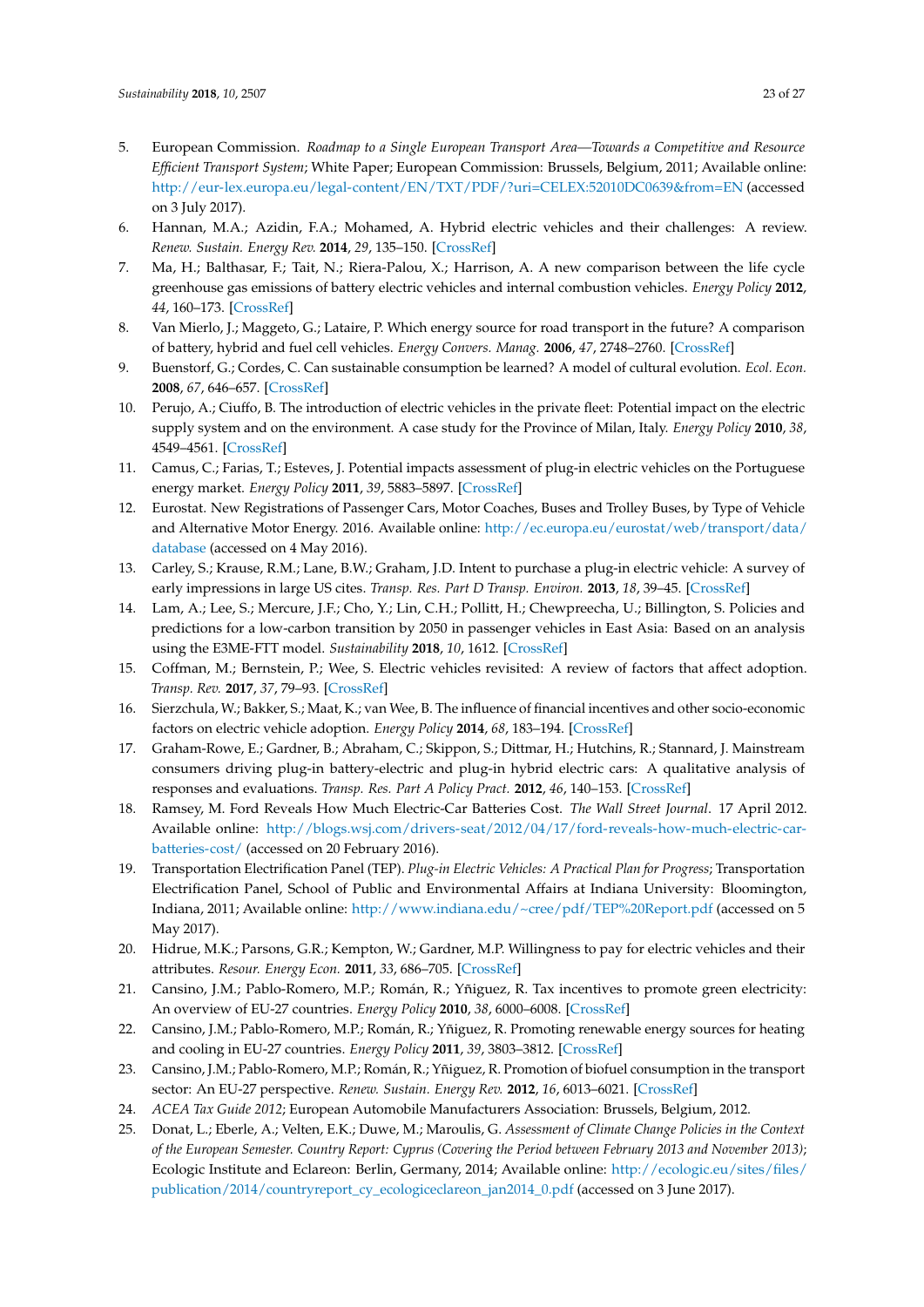- <span id="page-23-6"></span><span id="page-23-5"></span><span id="page-23-4"></span><span id="page-23-3"></span><span id="page-23-2"></span><span id="page-23-1"></span><span id="page-23-0"></span>26. *ACEA Tax Guide 2014*; European Automobile Manufacturers Association: Brussels, Belgium, 2014.
- 27. Duwe, M.; Smith, L.O.; Donat, L.; Velten, E.K.; Jirouš, F. *Assessment of Climate Change Policies in the Context of the European Semester. Country Report: Bulgaria (Covering the period between February 2013 and November 2013)*; Ecologic Institute and Eclareon: Berlin, Germany, 2014; Available online: [http://ecologic.eu/sites/files/](http://ecologic.eu/sites/files/publication/2014/countryreport_bg_ecologiceclareon_jan2014_0.pdf) [publication/2014/countryreport\\_bg\\_ecologiceclareon\\_jan2014\\_0.pdf](http://ecologic.eu/sites/files/publication/2014/countryreport_bg_ecologiceclareon_jan2014_0.pdf) (accessed on 20 July 2017).
- <span id="page-23-18"></span>28. Van Essen, H.; Nelissen, D.; Smit, M.; van Grinsven, A.; Aarnink, S.; Breemersch, T.; Martino, A.; Rosa, C.; Parolin, R.; Harmsenm, J. *An Inventory of Measures for Internalising External Costs in Transport*; Directorate-General for Mobility and Transport, European Commission: Brussels, Belgium, 2012; Available online: [http://www.cedelft.eu/publicatie/an\\_inventory\\_of\\_measures\\_for\\_internalising\\_external\\_costs\\_](http://www.cedelft.eu/publicatie/an_inventory_of_measures_for_internalising_external_costs_in_transport/1334) [in\\_transport/1334](http://www.cedelft.eu/publicatie/an_inventory_of_measures_for_internalising_external_costs_in_transport/1334) (accessed on 1 January 2016).
- <span id="page-23-10"></span>29. Thiel, C.; Krause, J.; Dilara, P. *Electric Vehicles in the EU from 2010 to 2014 Is Full Scale Commercialisation Near?* JRC Science and Political Report; European Commission, Joint Research Centre, Institute for Energy and Transport: Brussels, Belgium, 2015.
- <span id="page-23-17"></span>30. *Clean Vehicle Finland. Information per Country and EU Policy—Finland*; European Commission and the Executive Agency for Competitiveness and Innovation: Brussels, Belgium, 2015; Available online: [http:](http://www.cleanvehicle.eu/info-per-country-and-eu-policy/member states/finland/national-level/) [//www.cleanvehicle.eu/info-per-country-and-eu-policy/memberstates/finland/national-level/](http://www.cleanvehicle.eu/info-per-country-and-eu-policy/member states/finland/national-level/) (accessed on 2 September 2015).
- <span id="page-23-11"></span>31. *Electric Vehicle Grant Scheme Overview*; Sustainable Energy Authority of Ireland (SEAI): Dublin, Ireland, 2015. Available online: [http://www.seai.ie/Grants/Electric\\_Vehicle\\_Grant\\_Scheme/I\\_am\\_a\\_consumer/Benefits\\_](http://www.seai.ie/Grants/Electric_Vehicle_Grant_Scheme/I_am_a_consumer/Benefits_of_Buying_an_Electric_Vehicle/) [of\\_Buying\\_an\\_Electric\\_Vehicle/](http://www.seai.ie/Grants/Electric_Vehicle_Grant_Scheme/I_am_a_consumer/Benefits_of_Buying_an_Electric_Vehicle/) (accessed on 4 December 2015).
- <span id="page-23-12"></span><span id="page-23-7"></span>32. *Clean Vehicle Belgium. Information per Country and EU Policy—Belgium*; European Commission and the Executive Agency for Competitiveness and Innovation: Brussels, Belgium, 2015; Available online: [http://](http://www.cleanvehicle.eu/info-per-country-and-eu-policy/member states/belgium/national-level/) [www.cleanvehicle.eu/info-per-country-and-eu-policy/memberstates/belgium/national-level/](http://www.cleanvehicle.eu/info-per-country-and-eu-policy/member states/belgium/national-level/) (accessed on 15 September 2015).
- <span id="page-23-13"></span><span id="page-23-8"></span>33. Eurostat. Key Statistics. Main Scenario—Population on 1st January by Age and Sex [proj\_13npms]. 2015. Available online: [http://ec.europa.eu/eurostat/web/products-datasets/-/proj\\_13npms](http://ec.europa.eu/eurostat/web/products-datasets/-/proj_13npms) (accessed on 15 December 2015).
- <span id="page-23-14"></span><span id="page-23-9"></span>34. Donat, L.; Velten, E.K.; Duwe, M.; Najdawi, C.; Wevers, M. *Assessment of Climate Change Policies in the Context of the European Semester. Country Report: Belgium (Covering the Period between February 2013 and November 2013)*; Ecologic Institute and Eclareon: Berlin, Germany, 2014; Available online: [http://ecologic.eu/sites/](http://ecologic.eu/sites/files/publication/2014/countryreport_be_ecologiceclareon_jan2014_0.pdf) [files/publication/2014/countryreport\\_be\\_ecologiceclareon\\_jan2014\\_0.pdf](http://ecologic.eu/sites/files/publication/2014/countryreport_be_ecologiceclareon_jan2014_0.pdf) (accessed on 3 April 2017).
- <span id="page-23-15"></span>35. Klimaaktiv. *Annual Report 2011. Network for Change*; Austrian Energy Agency Klimaaktiv Management: Vienna, Austria, 2011; Available online: [http://www.klimaaktiv.at/dms/klimaaktiv/publikationen/](http://www.klimaaktiv.at/dms/klimaaktiv/publikationen/klimaaktiv/annualreport2011/Annual-Report-2011/Annual%20Report%202011.pdf?1=1) [klimaaktiv/annualreport2011/Annual-Report-2011/Annual%20Report%202011.pdf?1=1](http://www.klimaaktiv.at/dms/klimaaktiv/publikationen/klimaaktiv/annualreport2011/Annual-Report-2011/Annual%20Report%202011.pdf?1=1) (accessed on 2 May 2017).
- <span id="page-23-16"></span>36. Thaler, R. *Austrian Showcase Klimaaktiv Mobil—National Program for Environmentally Friendly Mobility*; Austrian Ministry for Agriculture, Forestry, Environment and Water Management, Head of Division Mobility Transport Noise: Vienna, Austria, 2014; Available online: [http:](http://www.unece.org/fileadmin/DAM/env/documents/2014/AIR/WGSR/1_Thaler_BMLFUW_short_engl_version_klimaaktivmobil_LRTAP_UNECE_fin.pdf) [//www.unece.org/fileadmin/DAM/env/documents/2014/AIR/WGSR/1\\_Thaler\\_BMLFUW\\_short\\_](http://www.unece.org/fileadmin/DAM/env/documents/2014/AIR/WGSR/1_Thaler_BMLFUW_short_engl_version_klimaaktivmobil_LRTAP_UNECE_fin.pdf) [engl\\_version\\_klimaaktivmobil\\_LRTAP\\_UNECE\\_fin.pdf](http://www.unece.org/fileadmin/DAM/env/documents/2014/AIR/WGSR/1_Thaler_BMLFUW_short_engl_version_klimaaktivmobil_LRTAP_UNECE_fin.pdf) (accessed on 2 April 2017).
- 37. Clean Vehicle Bulgaria. *Information per Country and EU Policy—Bulgaria*; European Commission and the Executive Agency for Competitiveness and Innovation: Brussels, Belgium, 2015; Available online: [http://](http://www.cleanvehicle.eu/info-per-country-and-eu-policy/member states/bulgaria/national-level/) [www.cleanvehicle.eu/info-per-country-and-eu-policy/memberstates/bulgaria/national-level/](http://www.cleanvehicle.eu/info-per-country-and-eu-policy/member states/bulgaria/national-level/) (accessed on 7 September 2015).
- 38. Clean Vehicle Cyprus. *Information per Country and EU Policy—Cyprus*; European Commission and the Executive Agency for Competitiveness and Innovation: Brussels, Belgium, 2015; Available online: [http:](http://www.cleanvehicle.eu/info-per-country-and-eu-policy/member states/cyprus/national-level/) [//www.cleanvehicle.eu/info-per-country-and-eu-policy/memberstates/cyprus/national-level/](http://www.cleanvehicle.eu/info-per-country-and-eu-policy/member states/cyprus/national-level/) (accessed on 10 September 2015).
- 39. Albrecht, M.; Nilsson, M.; Åkerman, J. Electrification of vehicles: Policy drivers and impacts in two scenarios. In *Grid Integration of Electric Vehicles in Open Electricity Markets*; Wu, Q., Ed.; Wiley: West Sussex, UK, 2013; pp. 1–31.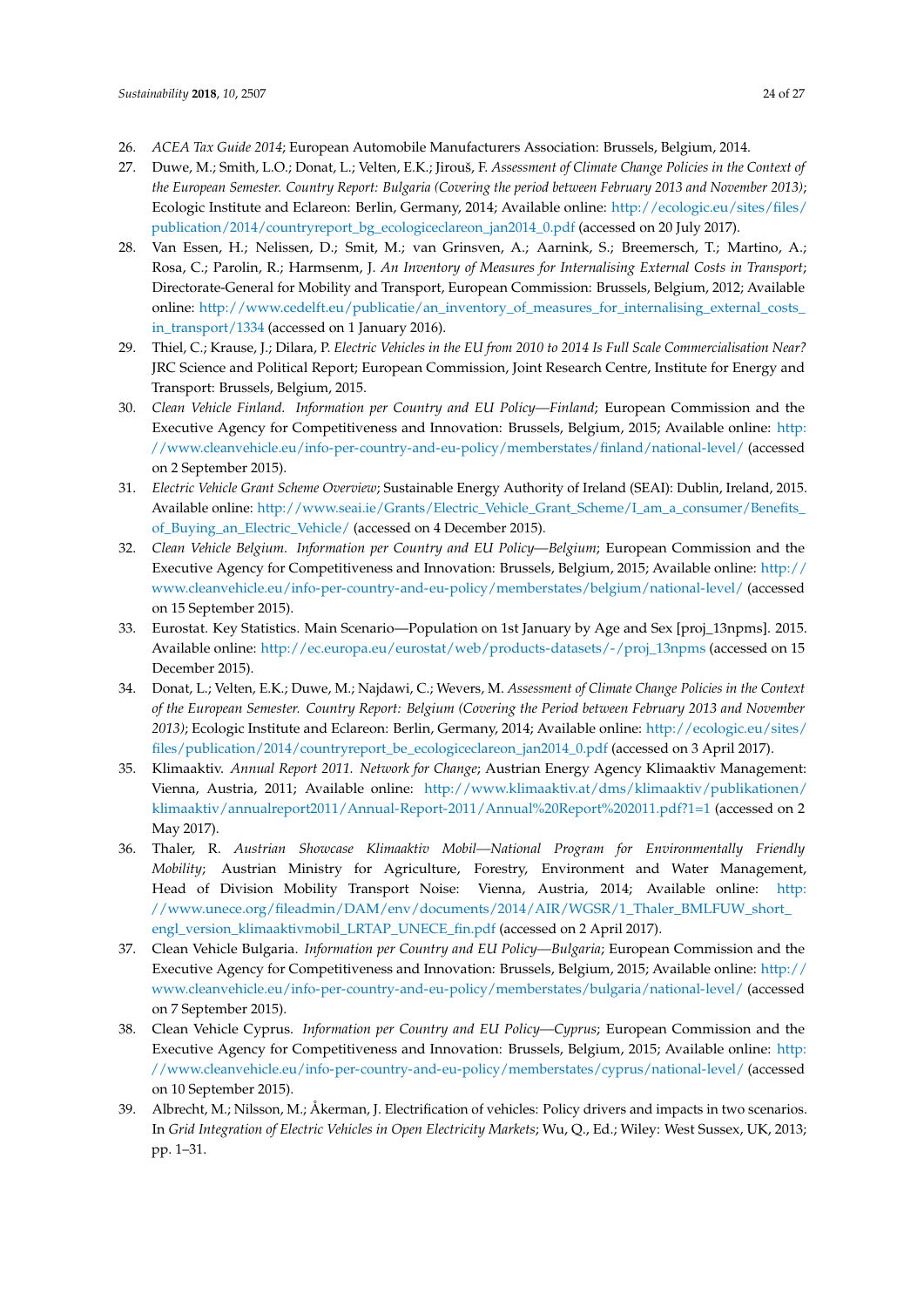- <span id="page-24-17"></span><span id="page-24-16"></span><span id="page-24-1"></span><span id="page-24-0"></span>40. The International Council on Clean Transportation. *Driving Electrification. A Global Comparison of Fiscal Incentive Policy for Electric Vehicles*; The International Council on Clean Transportation: Washington, DC, USA, 2014.
- 41. International Energy Agency (IEA). *Global EV Outlook 2016. Beyond One Million Electric Cars*; OECD; IEA: Paris, France, 2016.
- <span id="page-24-2"></span>42. EPC. Directive 2014/94/EU of the European Parliament and of the Council of 22 October 2014 on the deployment of alternative fuels infrastructure. *Official Journal of the European Union*. 28 October 2014. Available online: [http://eur-lex.europa.eu/legal-content/EN/TXT/PDF/?uri=CELEX:32014L0094&from=](http://eur-lex.europa.eu/legal-content/EN/TXT/PDF/?uri=CELEX:32014L0094&from=ES) [ES](http://eur-lex.europa.eu/legal-content/EN/TXT/PDF/?uri=CELEX:32014L0094&from=ES) (accessed on 20 April 2017).
- <span id="page-24-3"></span>43. Malvik, H.V.; Hannisdahl, O.H.; Wensaas, G.B. *The Future Is Electric! The EV Revolution in Norway—Explanations and Lessons Learned*; ECEEE Summer Study Proceedings, Panel 4 Transport and Mobility: How to Deliver Energy Efficiency, 4-102-13; European Council for an Energy Efficient Economy: Stockholm, Sweden, 2013; pp. 995–1005. Available online: [http://proceedings.eceee.org/visabstrakt.php?](http://proceedings.eceee.org/visabstrakt.php?event=3&doc=4-102-13) [event=3&doc=4-102-13](http://proceedings.eceee.org/visabstrakt.php?event=3&doc=4-102-13) (accessed on 17 May 2016).
- <span id="page-24-4"></span>44. Nunes, P.; Farias, T.; Brito, M.C. Enabling solar electricity with electric vehicles smart charging. *Energy* **2015**, *87*, 10–20. [\[CrossRef\]](http://dx.doi.org/10.1016/j.energy.2015.04.044)
- <span id="page-24-5"></span>45. CLARS (Charging, Low Emission Zones, other Access Regulation Schemes). *Overview of Low Emission Zones*; CLARS; European Commission and Sadler Consultants Ltd.: Brussels, Belgium, 2015; Available online: <http://urbanaccessregulations.eu/overview-of-lezs> (accessed on 5 March 2015).
- <span id="page-24-6"></span>46. Cansino, J.M.; Yñiguez, R. Promoting electro mobility in Spain. Public measures and main data (2007–2012). *Transp. Res. Part D Transp. Environ.* **2018**, *59*, 325–345. [\[CrossRef\]](http://dx.doi.org/10.1016/j.trd.2018.01.022)
- <span id="page-24-7"></span>47. MOBI.E. Electric Mobility, Lisbon. 2015. Available online: <http://www.mobie.pt/en/mobilidade-electrica> (accessed on 2 September 2015).
- <span id="page-24-8"></span>48. Liaggou, C. Ministry Launches Initiative to Promote Use of Electric Cars. *Ekathimerini*. 3 August 2014. Available online: [http://www.ekathimerini.com/4dcgi/\\_w\\_articles\\_wsite2\\_1\\_03/08/2014\\_541914](http://www.ekathimerini.com/4dcgi/_w_articles_wsite2_1_03/08/2014_541914) (accessed on 5 January 2016).
- <span id="page-24-9"></span>49. Chargeinn. *New Legislation for EV Charging Infrastructure*; Chargeinn: Athens, Greece, 2014; Available online: <http://www.chargeinn.gr/index.php/en/company-2/latest-news> (accessed on 20 June 2016).
- <span id="page-24-10"></span>50. Government of Malta. *Electromobility. Ministry for Transport and Infrastructure*; Government of Malta: La Valeta, Malta, 2015. Available online: [https://mti.gov.mt/en/Pages/Electromobility/Electromobility.](https://mti.gov.mt/en/Pages/Electromobility/Electromobility.aspx) [aspx](https://mti.gov.mt/en/Pages/Electromobility/Electromobility.aspx) (accessed on 1 March 2015).
- <span id="page-24-11"></span>51. Transport Malta. *Intelligent Transport Systems in Malta*; Report on the Implementation of the National ITS Action Plan 2013–2017; Malta Transport Centre, Transport Malta: La Valeta, Malta, 2013. Available online: [http://www.transport.gov.mt/admin/uploads/media-library/files/National%20ITS%20Action%](http://www.transport.gov.mt/admin/uploads/media-library/files/National%20ITS%20Action%20Plan%20for%20Malta%20_2013%20-%202017_.pdf) [20Plan%20for%20Malta%20\\_2013%20-%202017\\_.pdf](http://www.transport.gov.mt/admin/uploads/media-library/files/National%20ITS%20Action%20Plan%20for%20Malta%20_2013%20-%202017_.pdf) (accessed on 1 April 2016).
- <span id="page-24-12"></span>52. U.S. Commercial Service. *Electric Vehicles. Europe in Brief. A Reference Guide for Exporters, 2010–2011 Edition*; U.S. Commercial Service—Global Automotive Team, Department of Commerce's International Trade Administration, 2010. Available online: [http://www.export.gov/build/groups/public/@eg\\_main/@byind/](http://www.export.gov/build/groups/public/@eg_main/@byind/@autotrans/documents/webcontent/eg_main_035287.pdf) [@autotrans/documents/webcontent/eg\\_main\\_035287.pdf](http://www.export.gov/build/groups/public/@eg_main/@byind/@autotrans/documents/webcontent/eg_main_035287.pdf) (accessed on 3 May 2017).
- <span id="page-24-13"></span>53. T-Trans. *Electromobility Development Plan (2014–2016) in Latvia*; T-Trans Project, European Commission: Brussels, Belgium, 2014; Available online: [http://www.ttransnetwork.eu/ttrans/electromobility](http://www.ttransnetwork.eu/ttrans/electromobility-development-plan-2014-2016-in-latvia/)[development-plan-2014-2016-in-latvia/](http://www.ttransnetwork.eu/ttrans/electromobility-development-plan-2014-2016-in-latvia/) (accessed on 9 January 2016).
- <span id="page-24-14"></span>54. Cabinet of the Ministers of Latvia. *Electromobility Development Plan for 2014–2016*; Cabinet of Ministers of Latvia, Latvian Transport Ministry and Road Traffic Safety Directorate: Riga, Latvia, 2014. Available online: [http://www.vvc.gov.lv/export/sites/default/docs/LRTA/Citi/Cab.\\_Order\\_No.\\_129\\_](http://www.vvc.gov.lv/export/sites/default/docs/LRTA/Citi/Cab._Order_No._129_-_On_Electromobility_Development_Plan_2014-2016.doc) - On\_Electromobility\_Development\_Plan\_2014-2016.doc (accessed on 1 April 2017).
- <span id="page-24-15"></span>55. Ministry of Transport and Communications of the Republic of Lithuania. *New Signs for Electric Vehicles Will Appear on Lithuanian Roads*; Ministry of Sustainable Development and Infrastructure of the Republic of Lithuania: Vilnius, Lithuania, 2012; Available online: [http://sumin.lrv.lt/en/news/new-signs-for-electric](http://sumin.lrv.lt/en/news/new-signs-for-electric-vehicles-will-appear-on-lithuanian-roads)[vehicles-will-appear-on-lithuanian-roads](http://sumin.lrv.lt/en/news/new-signs-for-electric-vehicles-will-appear-on-lithuanian-roads) (accessed on 9 January 2016).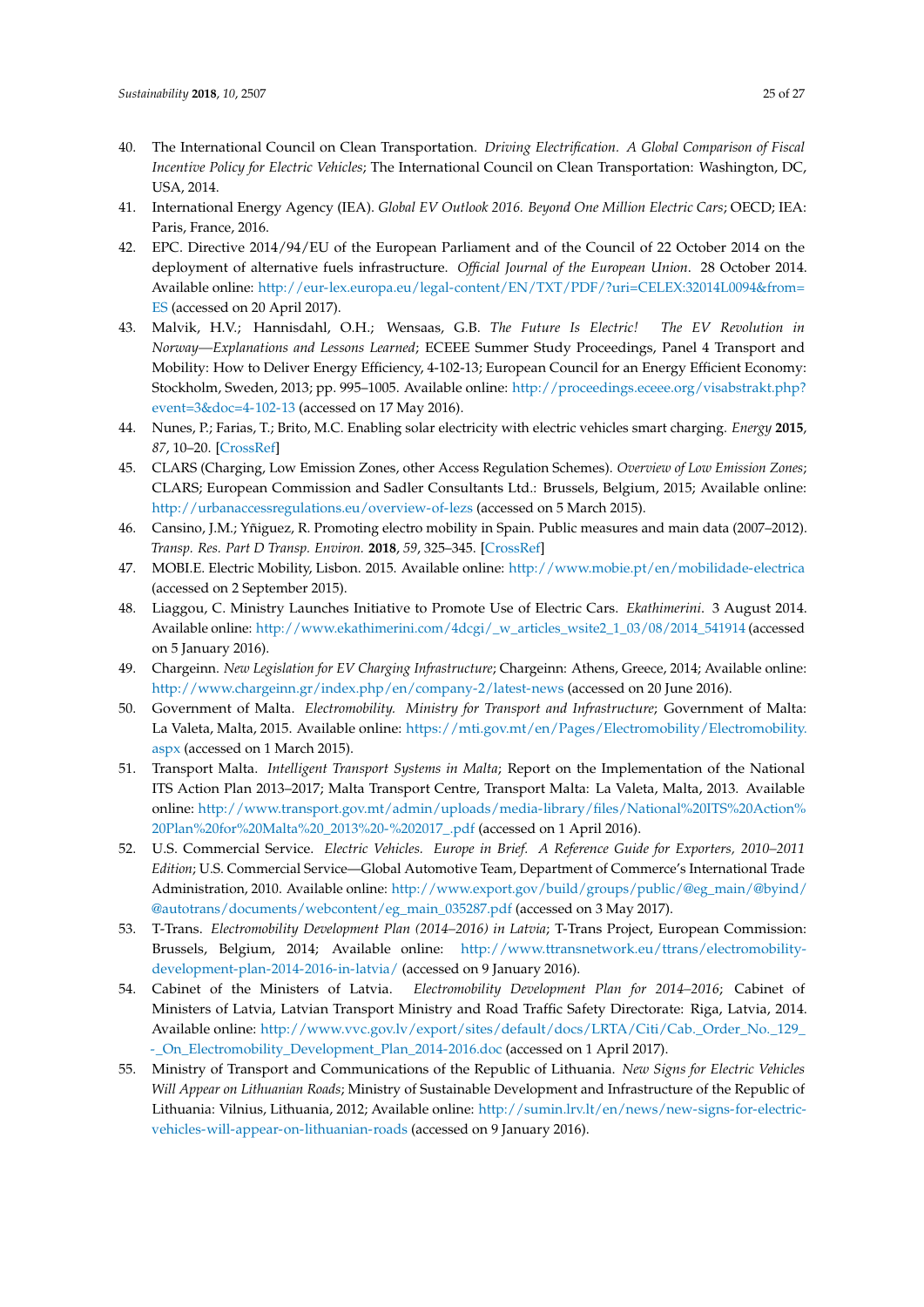- <span id="page-25-6"></span><span id="page-25-5"></span><span id="page-25-4"></span><span id="page-25-3"></span><span id="page-25-2"></span><span id="page-25-1"></span><span id="page-25-0"></span>56. Smith, L.O.; Velten, E.K.; Donat, L.; Duwe, M.; Tallat-Kelpsaite, J. *Assessment of Climate Change Policies in the Context of the European Semester. Country Report: Lithuania (Covering the period between February 2013 and November 2013)*; Ecologic Institute and Eclareon: Berlin, Germany, 2014; Available online: [http:](http://ecologic.eu/sites/files/publication/2014/countryreport_lt_ecologiceclareon_jan2014_0.pdf) [//ecologic.eu/sites/files/publication/2014/countryreport\\_lt\\_ecologiceclareon\\_jan2014\\_0.pdf](http://ecologic.eu/sites/files/publication/2014/countryreport_lt_ecologiceclareon_jan2014_0.pdf) (accessed on 9 January 2017).
- <span id="page-25-7"></span>57. Eltis. *Supporting the Development Electric Mobility in Prague (Czech Republic), (Updated: May 21, 2015)*; Eltis, The Urban Mobility Observatory, European Commission: Brussels, Belgium, 2015; Available online: [http://www.eltis.org/discover/case-studies/supporting-development-electric-mobility-prague](http://www.eltis.org/discover/case-studies/supporting-development-electric-mobility-prague-czech-republic)[czech-republic](http://www.eltis.org/discover/case-studies/supporting-development-electric-mobility-prague-czech-republic) (accessed on 3 May 2016).
- <span id="page-25-9"></span><span id="page-25-8"></span>58. Clean Feets. *Prague to Pilot Electric Car-Sharing Scheme (Czech Republic)*; The Clean Fleet Project, European Commission Intelligent Energy Europe Initiative: Brussels, Belgium, 2014; Available online: [http://www.](http://www.clean-fleets.eu/news/news-archive/october-2014/) [clean-fleets.eu/news/news-archive/october-2014/](http://www.clean-fleets.eu/news/news-archive/october-2014/) (accessed on 3 May 2016).
- <span id="page-25-15"></span><span id="page-25-10"></span>59. ELMO. *Estonian Electromobility Program*; ELMO Program, Ministry of Economic Affairs and Communications: Brussels, Belgium, 2015; Available online: <http://elmo.ee/home/> (accessed on 3 March 2015).
- 60. TRIP. *ELMO—Electric Mobility Program of Estonia. Background & Policy Context*; Transport Research & Innovation Portal, European Commission: Brussels, Belgium, 2015; Available online: [http://www.transport](http://www.transport-research.info/web/programs/program_details.cfm?ID=45172)[research.info/web/programs/program\\_details.cfm?ID=45172](http://www.transport-research.info/web/programs/program_details.cfm?ID=45172) (accessed on 10 December 2015).
- <span id="page-25-11"></span>61. European Commission. *Clean Power for Transport—Frequently Asked Questions. Alternative fuels: Challenges and Key Figures*; Memo; European Commission: Brussels, Belgium, 2013; Available online: [http://europa.eu/](http://europa.eu/rapid/press-release_MEMO-13-24_en.htm) [rapid/press-release\\_MEMO-13-24\\_en.htm](http://europa.eu/rapid/press-release_MEMO-13-24_en.htm) (accessed on 1 April 2017).
- <span id="page-25-12"></span>62. Green eMotion. *The Green eMotion Project—Preparing the Future of European Electromobility. Results and Findings*; The Green eMotion Project; European Commission: Brussels, Belgium, 2015; Available online: [http://www.](http://www.greenemotion-project.eu/upload/pdf/about_us/Green-eMotion_results_and_findings.pdf) [greenemotion-project.eu/upload/pdf/about\\_us/Green-eMotion\\_results\\_and\\_findings.pdf](http://www.greenemotion-project.eu/upload/pdf/about_us/Green-eMotion_results_and_findings.pdf) (accessed on 9 May 2017).
- <span id="page-25-13"></span>63. Electrive. *Green eMotion, Hungary, Rio de Janeiro, Ankara, Tesla, Jeju (April 2, 2014)*; Industry Service for Electric Mobility, Electrive: Jeju, Korea, 2014; Available online: [http://www.electrive.com/2014/04/02/](http://www.electrive.com/2014/04/02/green-emotion-hungary-rio-de-janeiro-ankara-tesla-jeju/) [green-emotion-hungary-rio-de-janeiro-ankara-tesla-jeju/](http://www.electrive.com/2014/04/02/green-emotion-hungary-rio-de-janeiro-ankara-tesla-jeju/) (accessed on 1 June 2017).
- <span id="page-25-14"></span>64. ESB. *1,000 Electric Vehicle Charge Points Now Installed in Ireland*; ESB: Dublin, Ireland, 2012; Available online: <https://www.esb.ie/main/press/pressreleaseWS.jsp?id=2334> (accessed on 6 June 2016).
- 65. ESB. *ESB Completes Pilot Electric Vehicle Project for the European Commission*; ESB: Dublin, Ireland, 2014; Available online: <https://www.esb.ie/main/press/pressreleaseWS.jsp?id=4214> (accessed on 9 May 2017).
- 66. Ministry of Sustainable Development and Infrastructure of Luxembourg. *Sixth National Communication of Luxembourg under the United Nations Framework Convention on Climate Change Including Luxembourg's Biennial Report No 1*; Ministry of Sustainable Development and Infrastructure—Department of the Environment: Luxembourg, 2014; Available online: [http://unfccc.int/files/national\\_reports/annex\\_i\\_natcom/submitted\\_](http://unfccc.int/files/national_reports/annex_i_natcom/submitted_natcom/application/pdf/dev_nc6_final.pdf) [natcom/application/pdf/dev\\_nc6\\_final.pdf](http://unfccc.int/files/national_reports/annex_i_natcom/submitted_natcom/application/pdf/dev_nc6_final.pdf) (accessed on 1 June 2017).
- 67. International Energy Agency (IEA). *Energy Policies of IEA Countries—Luxembourg. 2014 Review*; OECD; IEA: Paris, France, 2014; Available online: [http://www.iea.org/publications/freepublications/publication/](http://www.iea.org/publications/freepublications/publication/Luxembourg2014.pdf) [Luxembourg2014.pdf](http://www.iea.org/publications/freepublications/publication/Luxembourg2014.pdf) (accessed on 1 April 2017).
- 68. Donat, L.; Velten, E.K.; Najdawi, C. *Assessment of Climate Change Policies in the Context of the European Semester. Country Report: Luxembourg (Covering the Period between February 2013 and November 2013)*; Ecologic Institute and Eclareon: Berlin, Germany, 2014; Available online: [http://ecologic.eu/sites/files/publication/2014/](http://ecologic.eu/sites/files/publication/2014/countryreport_lu_ecologiceclareon_jan2014_0.pdf) [countryreport\\_lu\\_ecologiceclareon\\_jan2014\\_0.pdf](http://ecologic.eu/sites/files/publication/2014/countryreport_lu_ecologiceclareon_jan2014_0.pdf) (accessed on 6 June 2017).
- 69. Van der Beesen, P.; Fruianu, M.; Reitsma, S.; Williams-Jacobse, J. (Eds.) *E-Mobility in The Netherlands. We Are Holland (a Pilot Area) Ready to Market e-Mobility*; NL Agengy, Ministry of Economic Affairs: Utrecht/The Hague, The Netherlands, 2013; Available online: [http://www.rvo.nl/sites/default/files/2013/11/E](http://www.rvo.nl/sites/default/files/2013/11/E-mobility%20in%20the%20Netherlands.pdf)[mobility%20in%20the%20Netherlands.pdf](http://www.rvo.nl/sites/default/files/2013/11/E-mobility%20in%20the%20Netherlands.pdf) (accessed on 9 January 2016).
- 70. Kampman, B.; Braat, W.; van Essen, H.; Gopalakrishnan, D. *Impacts of Electric Vehicles—Deliverable 4. Economic Analysis and Business Models*; CE Delft (Committed to the Environment, Delft): Delft, The Netherlands, 2011; Available online: [http://ec.europa.eu/clima/policies/transport/vehicles/docs/d4\\_en.pdf](http://ec.europa.eu/clima/policies/transport/vehicles/docs/d4_en.pdf) (accessed on 6 June 2017).